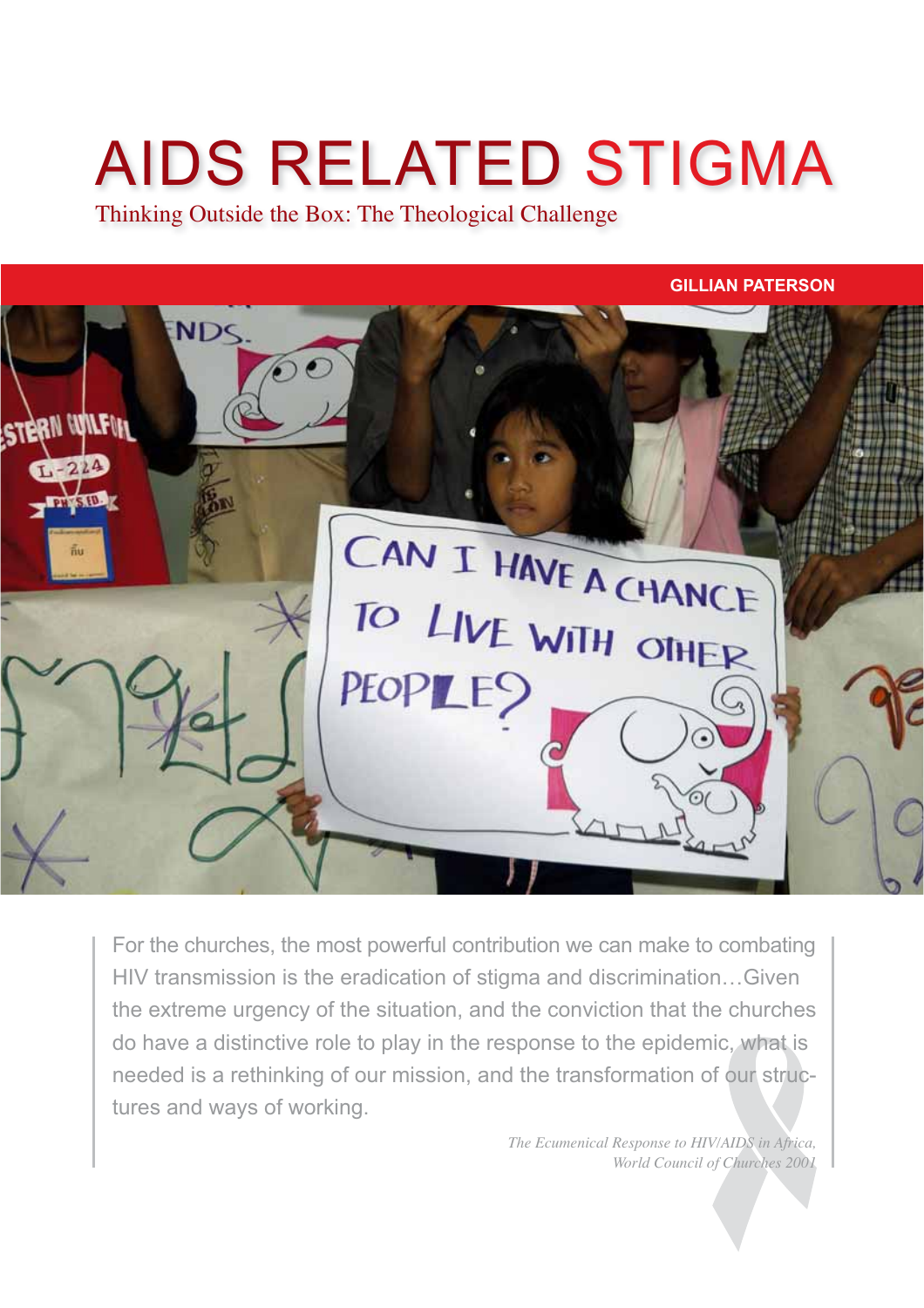# **TABLE OF CONTENTS**

|                                            | 1              |
|--------------------------------------------|----------------|
| Preamble: an unsettling experience         | 1              |
| 1] Church, world and Christian mission     | $\overline{2}$ |
|                                            | 3              |
| 3 So what kind of an issue is stigma?      | 5              |
| 4] In search of a theological method       | 6              |
|                                            | $\overline{7}$ |
|                                            | 9              |
| 7] Talking across cultural divides         | 9              |
|                                            | 11             |
| 9] A political and moral chasm             | 12             |
| 10] Towards a new Creation                 | 13             |
| Notes, ideas and questions                 | 15             |
| Books and articles referred to in the text | 16             |





Ecumenical Advocacy Alliance 150 route de Ferney P.O. Box 2100 CH-1211 Geneva 2 Switzerland Tel: + 41 22 791 6723 Email: info@e-alliance.ch **www.e-alliance.ch**

World Council of Churches 150 route de Ferney P.O. Box 2100 CH-1211 Geneva 2 **Switzerland** Tel: + 41 22 791 6111 Email: info@wcc-coe.org **www.wcc-coe.org**

Front cover photograph from the 2004 International AIDS Conference in Bangkok Photo by Paul Jeffrey / Ecumenical Advocacy Alliance

Back cover photograph from the 2005 World AIDS Day ecumenical worship in Geneva, Switzerland Photo by Jedrzej Chelminski / Ecumenical Advocacy Alliance

Published by the Ecumenical Advocacy Alliance and the World Council of Churches, Geneva, Switzerland, 2005

© Gillian Paterson 2005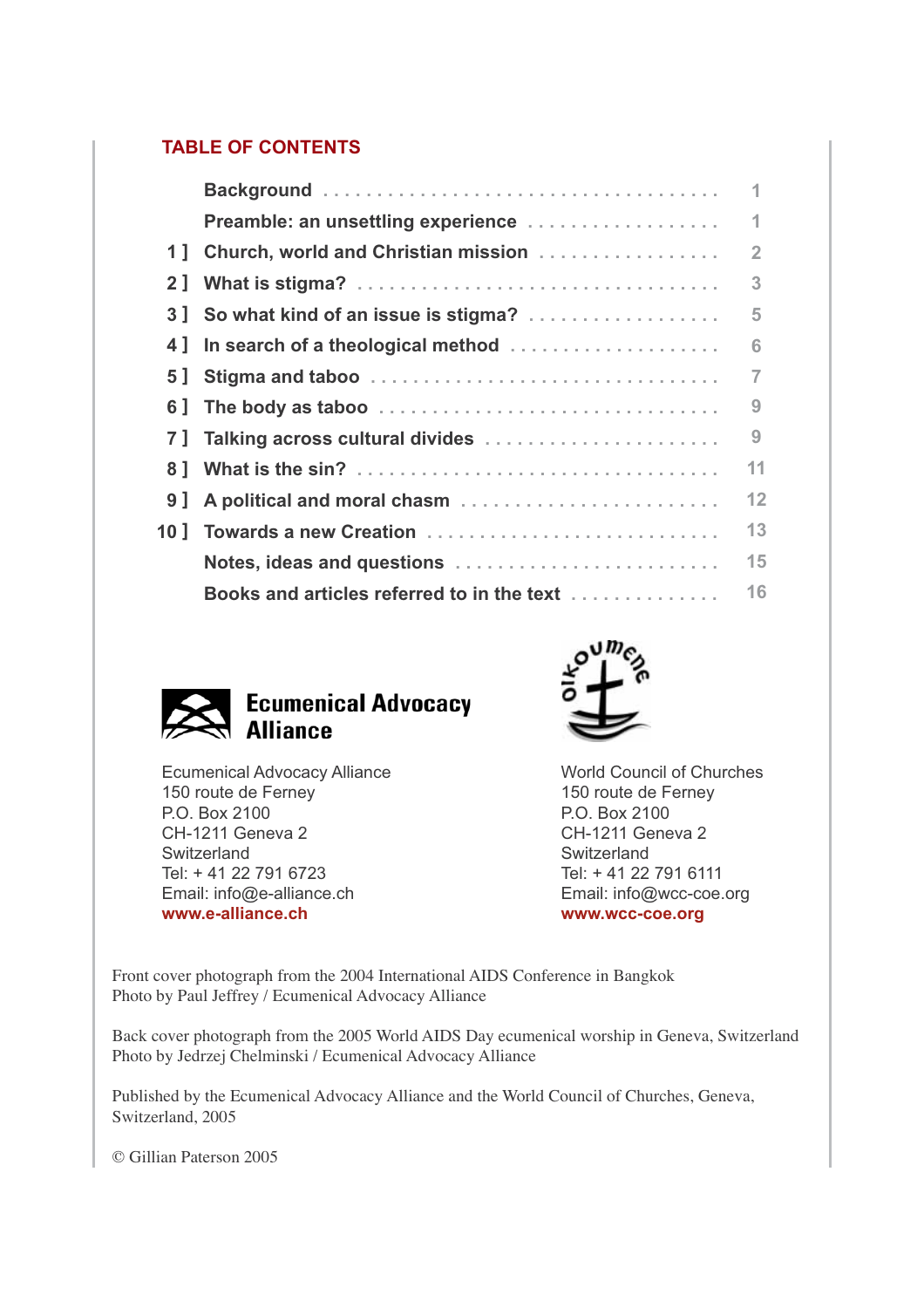# *Background*

*In November 2001, the World Council of Churches convened a meeting of African church leaders, in Nairobi, to draw up an ecumenical plan of action for responding to the AIDS epidemic. It was unanimously agreed that, for churches, the eradication of HIV and AIDS-related stigma must be a priority: a resolution that has since been endorsed, regionally and internationally, by individual denominations. The plan of action itself gave birth to a range of international initiatives, including the Council's Ecumenical HIV and AIDS Initiative in Africa; the UNAIDS-sponsored theologians' workshop on AIDS-related stigma in Namibia in 2003; the EAA's ecumenical and interfaith programme for the International AIDS Conference in Bangkok, 2004; and the thematic focus on HIV*  and AIDS at the WCC Assembly in Brazil, 2006. This article is a reflection on some of the chal*lenges encountered, in relation to HIV and AIDS, by churches and individual Christians who are grappling with the theological implications of their concern to eradicate stigma.*

Silence kills, stigma kills. We should not want those living with HIV to be the modern equivalent of the biblical leper who had to carry a bell and a sign saying, 'I am unclean'.

*Archbishop Desmond Tutu, July 2004*

# **Preamble: an unsettling experience**

At the International AIDS Conference in Bangkok, religions had had a much higher profile than in previous international conferences. Progress was being made. Nonetheless, faith-based organizations still found themselves castigated, and in the closing sessions alone the words 'rigid,' 'fossilised,' 'judgemental,' 'patriarchal' and 'exclusive' were all applied to them. As Nelson Mandela put it, no institution will succeed in meeting the challenges of this epidemic until it learns to 'think outside the box.'

I do not need to convince the reader that AIDS-related stigma is a problem: if you are reading this article, you already know this. The challenge is to disturb the silence that often surrounds it. For stigma is engraved on people's identity at the deepest level. Stigmatized and stigmatizers: both groups are complicit in what James Alison (though not in the context of AIDS) describes as 'the profound

*"do not be"* which the social and ecclesiastical voice speaks to us' (Alison 2001). This makes the experience of 'thinking outside the box' as unsettling as it is potentially liberating.

This article is the fruit of ten years of conversations, correspondence, research, meetings, writing, study and reading about AIDS-related stigma. Its purpose is to suggest some possible approaches for Christian institutions charged with developing theologically-based approaches to the stigmatization and discrimination experienced by people living with or affected by HIV or AIDS. It does not seek to deny the subjective nature of the experience of stigmatization, nor the fact that there are other possible entry points to this particular task. But by placing theory at the service of praxis,

# **EXPERIENCE**

A starting point for reflection is the experience of AIDS-related stigma, recounted by those who have been on the receiving end of it. For stigma is not a theoretical concept. On the contrary, it is a highly subjective experience (for stigmatizers as well as stigmatized), arousing profound emotions, and engraved on people's identity at the deepest level. It is through the experience of stigmatized individuals, groups and institutions that we can take the first steps towards understanding the problem we seek to address.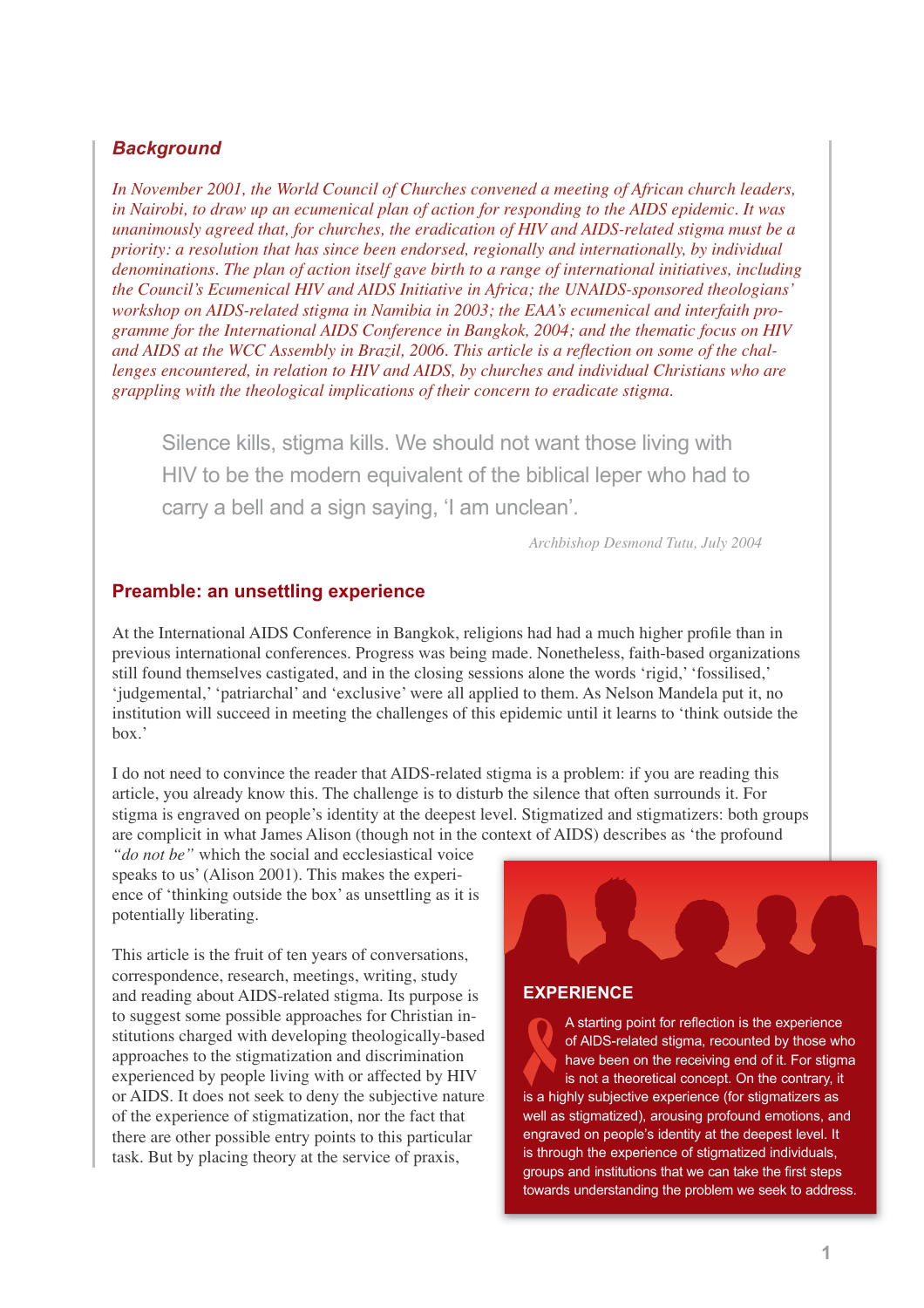worship and theological reflection, it aims to contribute to a deeper understanding of the phenomenon of stigma and its challenges, and to suggest a basis and a possible framework for further theological, ethical and ecclesiological reflection.

In order to do this, the article suggests ten possible lenses for looking at stigma and its effects, each suggesting a theological, philosophical, moral or ecclesiological way of thinking about AIDS-related stigma. The boxes offer some brief pointers for group or personal reflection. However, it should also be stressed that this whole exercise is a provisional one. The real hope is that those who read it will be inspired to contribute their own thinking and views to the ongoing process of addressing the theological issues raised by the stigmatization of those living with or affected by HIV or AIDS, and of developing frameworks of reflection that will contribute to the unsettling but liberating process of 'thinking outside the box.'

# **1 ] Church, world and Christian mission**

The story of church responses to AIDS has been a gradual process of moving 'out of the box.' It mirrors movements that have taken place in missiological thinking over the past half century. We might take this in three phases. Phase 1 began when the epidemic first came out of the shadows. Many churches, particularly (but not only) in Africa, responded with great compassion by opening their mission hospitals to patients whom other hospitals rejected, by adapting community based care programmes or by finding



#### **HOLINESS, HEALING AND GOSPEL**

Historically, purity codes established external boundaries that delineated the holy from the unholy, the clean from the 'unclean.' "Jesus redefined the meaning and activities of holiness," says Zambian theologian Japhet Ndhlovu (FOCCISA-Nordic 2006). "In Jesus, holiness became an act of engagement, not a state of separation. In Jesus, holiness' healing touch was the touch of inclusion and participation; the touch that said 'you belong'... Jesus brought an image of holiness defined not by its *distance* from what was considered to be unclean, but by its *proximity* to it. Into a world so divided and separated within itself came Jesus, who, with the touch of a hand, restored human community." What light does this throw on our current approaches to healing, in the context of the HIV epidemic?

ways of assisting orphaned children and their carers. Here the 'model' or 'paradigm' of mission was 'the Church' going out into 'the World' to heal and save: 'Church' and 'World' being viewed, broadly, as separate theatres of activity.

Phase 2 saw 'the World' invading 'the Church', and 'the Church' struggling to come to terms with the fact. There was an appalled realisation that Christians themselves (even Christian clergy) were not immune from infection, and churches were being forced to acknowledge that that they, too, are deeply affected by HIV or AIDS. The slogan that best characterises this stage is the statement that 'the Body of Christ has AIDS.'

Phase 3 was triggered by the current focus on the eradication of stigma. Statements like the Nairobi declaration (WCC 2001) reveal a growing realisation that churches have contributed to the spread of the virus by their judgemental and moralistic attitudes, by their approach to sex and sexuality, and by the non-inclusive character of many Christian communities. This forces us to ask questions about what Christians believe, and what their churches think and teach (UNAIDS 2005). In the crisis precipitated by this epidemic, the Church

cannot serve the world without asking searching questions about its own missiological, ethical and ecclesiological teachings, and about the theological assumptions that it uses to support those teachings. Thus Phase 3 shows God calling the Church, through the HIV epidemic, to a process of transformation. Landmark events have included the WCC-sponsored meeting of African church leaders, held in Nairobi in 2001; the UNAIDS-sponsored theologians' workshop on stigma, held in Namibia in 2003;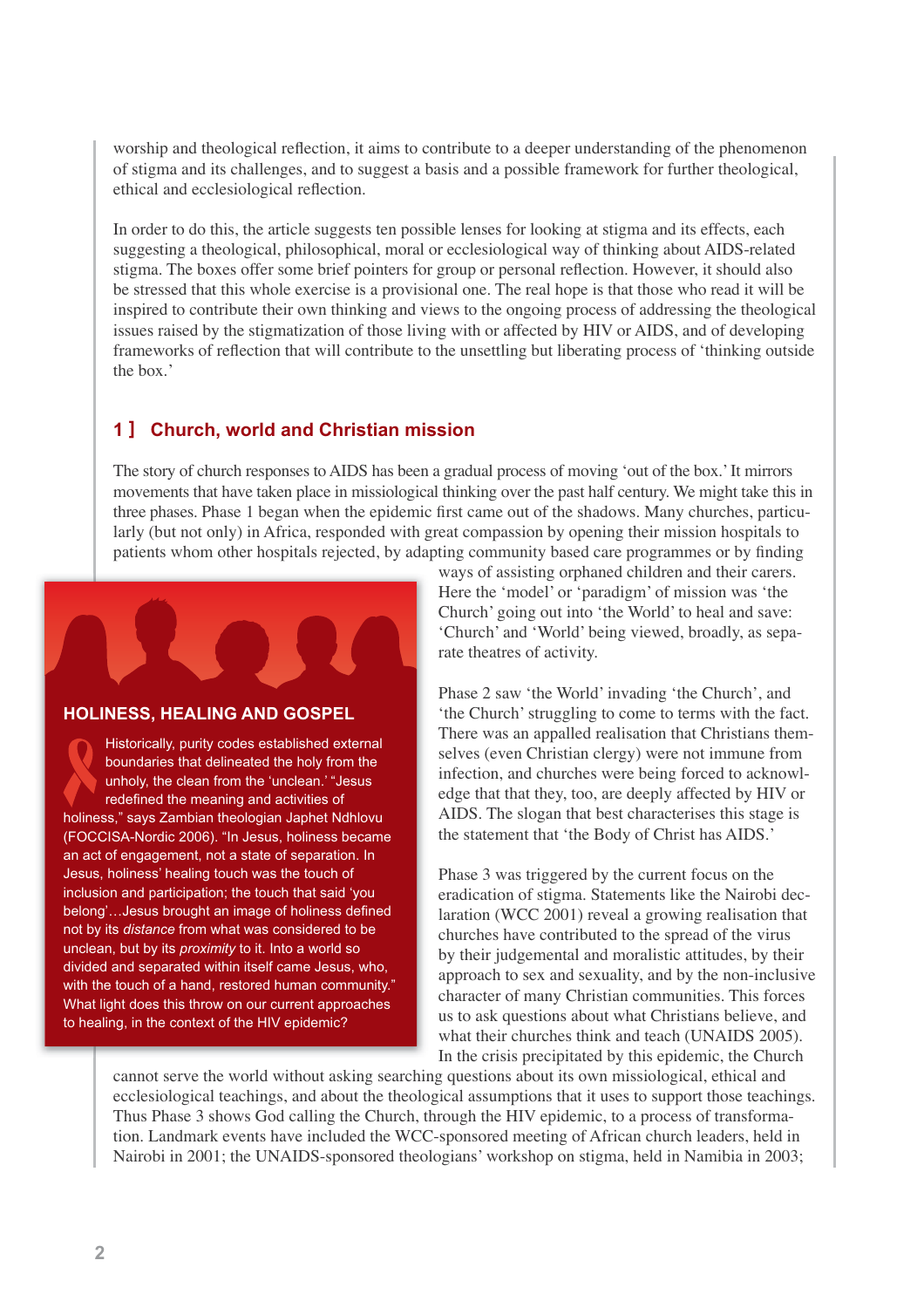Pope John Paul II's frequent meetings with people living with HIV and AIDS during the course of his pastoral visits to various countries; the historic gathering of top church leaders organized by the All Africa Conference of Churches in 2004; and the profound understandings of stigma and of stigma-reduction that have flowed from the creation of ANERELA+ (the African Network for Religious Leaders Living with or Affected by HIV or AIDS).

We raise our voices to call for an end to silence about this disease – the silence of stigma, the silence of denial, the silence of fear. We confess that the Church herself has been complicit in this silence. When we have raised our voices in the past, it has been too often a voice of condemnation. We now wish to make it clear that HIV/AIDS is not a punishment from God. Our Christian faith compels us to accept that all persons, including those who are living with HIV/AIDS, are made in the image of God and are children of God.

*Statement of Anglican Primates on AIDS, Canterbury, April 2002*

# **2 ] What is stigma?**

'Both organizations and individuals have taken various actions to address stigma; however these actions have often not been grounded in a broad biosocial understanding of stigma and AIDS-related discrimination. The Joint United Nations Programme on HIV/AIDS (UNAIDS) often refers to the need to fight stigma in order to combat HIV/AIDS, but the definition of stigma remains unclear' (Castro and Farmer 2005).

Despite the international priority being given, currently, to stigma reduction, it is frequently said that we lack a really satisfactory definition. Consequently, stigma becomes a kind of catch-all concept, blamed for any of a multitude of factors that can sabotage effective testing, treatment or prevention. From a South African context, Deacon *et al* describe this as 'conceptual inflation' (Deacon 2005). This section proposes ten broad principles on which a definition might be based.

*Principle 1* Stigma is contextual, and it is social. It is recognized not because of the stigmatized characteristic a person carries, but because of social or political

Both the experiential and the phenomenologi-**PHENOMENOLOGY**

cal are crucial preliminaries to theological reflection. It is therefore helpful to gain a wider perspective on the phenomenon of stigma: an account of what stigma is, in the light of different disciplines through which it is addressed.

response it attracts from others. For example my ethnic background, gender or age can be stigmatizing in one environment, but constitute the norm in another. It is by the way that others treat me that you form the judgement that I carry a stigma.

*Principle 2* Stigma is different from discrimination. Stigma is connected with deeply held attitudes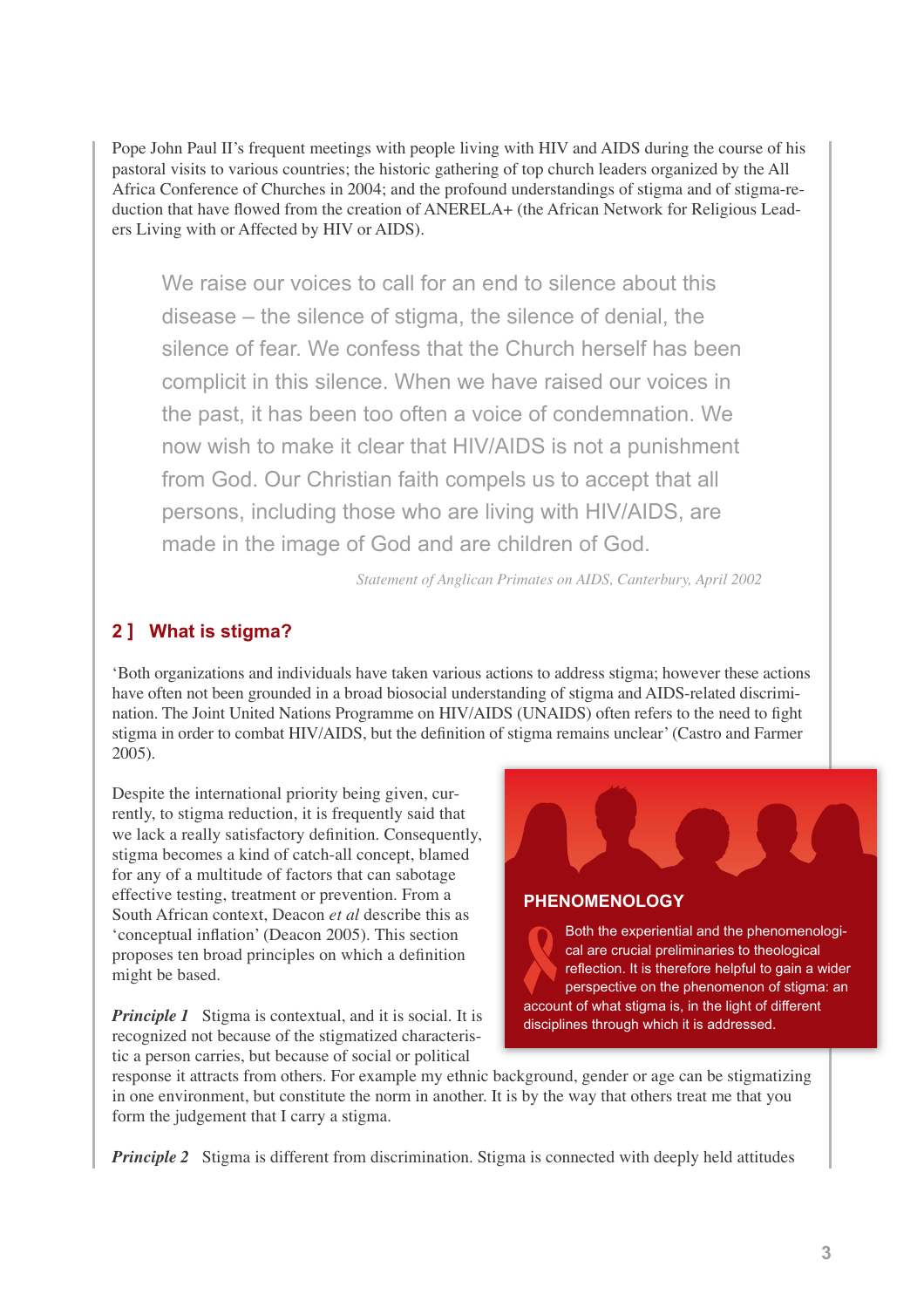#### **CREATION-CENTRED OR REDEMPTION-CENTRED?**

For a contextual theologian, says Stephen Bevans, two basic theological orientations or perspectives are available: the creationcentered and the redemption-centered. 'A creation-centered orientation,' says Bevans, 'sees the world as sacramental, the place where God reveals God's self. It is characterized by the conviction that culture and human experience are generally good. Grace builds on nature, but only because nature is capable of being built on.'

A redemption-centered theology, by contrast, 'is characterized by a conviction that culture and human experience are either in need of radical transformation or in need of total replacement. In this context, grace cannot build on or replace nature, because nature is corrupt. Rather than being a vehicle for God's presence, the world distorts God's reality and rebels against it. Rather than a culture being already holy with the presence of God, Christ must be brought to that culture for that culture to have any saving meaning whatsoever.' (Bevans 1992 p.16). How might this distinction affect the way we think theologically about AIDS?

and communal norms; discrimination is a dynamic process that can (but need not) occur as a result of stigma. It is sometimes possible to resist or legislate against the more obvious forms of discrimination, but more difficult to alter the (stigmatizing) attitudes that produced them.

*Principle 3* Some discrimination is based on a rational assessment of risk, and is therefore legitimate. This should not be described as stigma. For example, it is discrimination (but justified discrimination) for people living with HIV or AIDS to be considered ineligible for blood donor programmes, or for an HIV negative person to expect an HIV positive sexual partner to use a condom. It is unrealistic not to worry about the effects on a family's budget of the discovery that one of its members has HIV, and to realise that hard choices may need to be made regarding the allocation of resources.

*Principle 4* Much stigma is to do with fear, and with ignorance. We fear the unknown and mysterious; we fear things we do not understand; and we fear untreatable or incurable disease. In South India, the single most effective strategy in the war against leprosy-related stigma was a long-running poster campaign that read 'LEPROSY CAN BE CURED!' Both accurate information and access to treatment are therefore important elements in combating disease-related stigma.

*Principle 5* Deacon *et al* distinguish between instrumental and symbolic stigma. Instrumental stigma is 'intended discrimination based on risk perceptions and resource concerns' (see Principle 3 above). Symbolic stigma, which relates to cultural or religious 'meanings,' may be expressed in religious or moral judgements, or in emotional responses. Instrumental and symbolic stigma do not originate from the same social, cognitive or emotional processes, nor would the same interventions be appropriate (Deacon 2005).

*Principle 6* Religion, as defender of the moral and social norms of a culture, often functions in such a way as to reinforce and ritualise symbolic stigma. For it is symbolic stigma that carries the weight of the religious, moral, cultural and social baggage associated with particular diseases, imbuing them with negative meanings that go far beyond the instrumental concerns over risk assessment and resource constraint. In the language of religion, the infringement of cultural and social norms may be re-conceptualized as 'sin.'

*Principle 7* Self-stigma can be a major element in the cocktail of stigmatization. When stigma is internalised, it can result in shame or self-disgust that permeates the whole identity. Thus the stigmatized individual comes to collaborate in his or her own stigmatization.

*Principle 8* Levels of stigmatization can change and modify over time, making stigma-reduction an achievable goal. For example, in the West, the stigmatization of divorced people and unmarried mothers has reduced dramatically in the past 30 years. Some people fear, though, that reducing stigmatization may have unintended (and less desirable) consequences. For example, there is a concern that stigma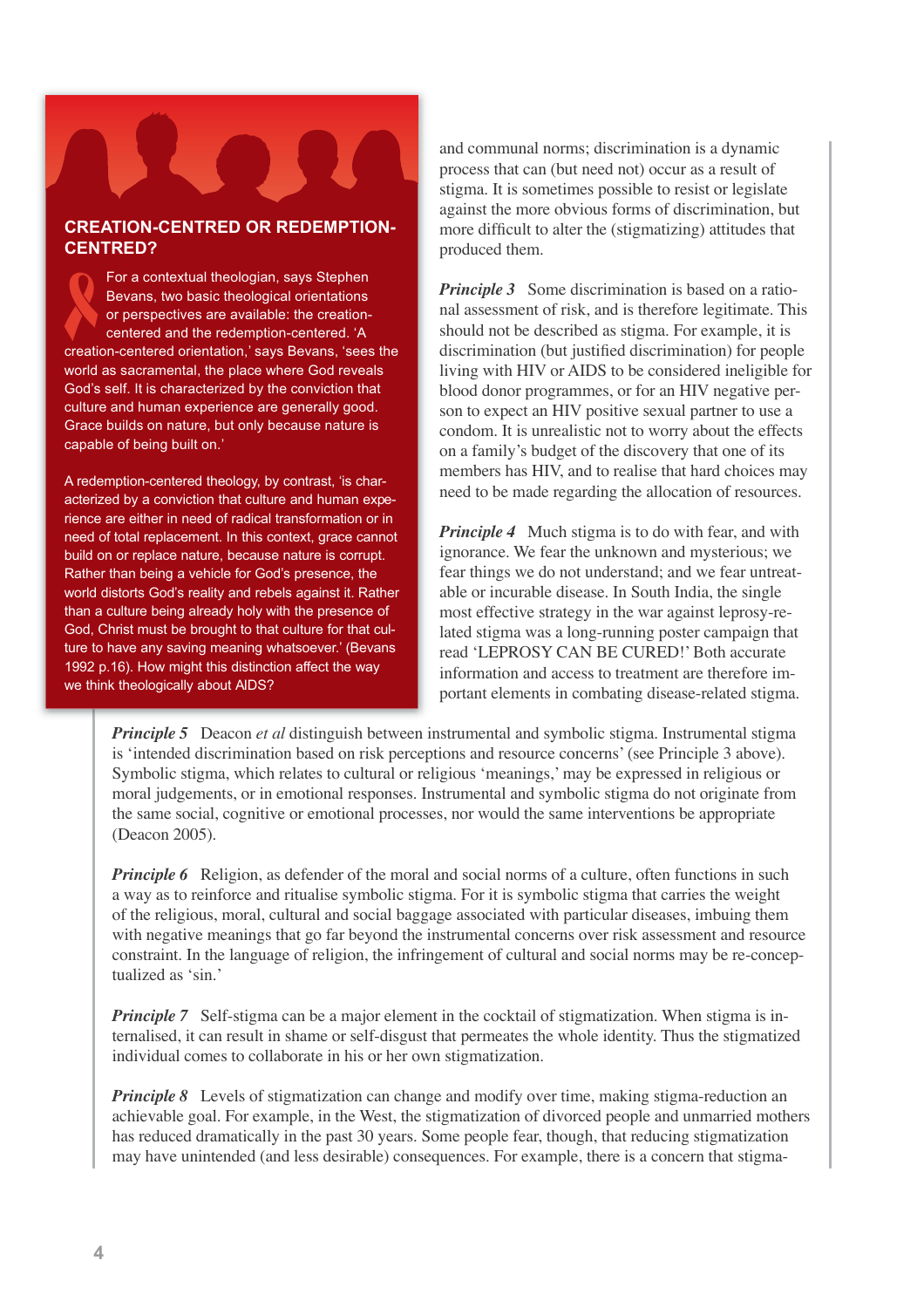reduction (especially when it is combined with greater access to treatment) will result in an increase in extra-marital and pre-marital sexual activity.

*Principle 9* Stigma can play a useful role in reinforcing moral or cultural norms. Thus religious insitutions are able, with a clear conscience, to stigmatize and exclude members who are discovered to have 'sinned': they are doing so, they believe, on the grounds that fear of exclusion is necessary for the preservation of their institutional identity and the protection of the moral welfare of the majority of their members.

*Principle 10* Stigma exacerbates existing inequalities. It is members of existing 'out groups' who tend to get the blame for disease or other calamity. An example is the so-called 4-H group originally promoted in the US as being responsible for HIV: namely, 'homosexuals, haemophiliacs, heroin-addicts and Haitians.' The identification of scapegoats distances the 'moral majority' from a sense that they themselves may be at risk, and therefore reduces anxiety in 'the general population.'

Facing the serious threat of AIDS…we are committed to promote changes of mentality, attitude and behaviour necessary for confronting the challenge of the pandemic; work tirelessly to eradicate stigma and discrimination and to challenge any social, religious, cultural and political norms and practices which perpetuate such stigma and discrimination; (and) play a major role in eradicating the damaging myths of stigma and discrimination.

*Symposium of Episcopal Conferences of Africa and Madagascar, December 2003*

# **3 ] So what kind of an issue is stigma?**

For a European, approaching the issue of stigma, the overriding attitude must be one of humility. Writers from the developing world repeatedly draw attention to the dominance, within the international dialogue about AIDS, of Western bio-medical, cultural and sociological paradigms (see Mugambi 1989; Magesa 2002). In relation to AIDS, in particular, it has been convincingly argued that European and North American economic and media hegemony results in the stifling of non-Western meanings and understandings (Downing 2005). The following observations are made in the hope that this will not continue, for ever, to be the case.

Goffman's often-quoted definition of stigma as an issue of 'spoiled identity' suggests ways in which the individual bearer of the stigma learns to come to terms with his or her condition and to 'manage' it in terms of his or her relationships with others and with society (Goffman 1963). Other voices, particularly from the developing world, have described Goffman's work as individualistic and Western. A more anthropologically sensitive description would suggest that stigma is communally generated, and that it arises from shared values, prejudices and taboos. By this second analysis, although the empowerment of individuals is (of course) important, it is at the level of community that genuine stigma reduction takes place (Weiss and Ramakrishna 2001; Das 2001).

For epidemiologists, on the other hand, stigma is an integral part of society's response to disease. Epidemiological history tells us that 'framing and blaming' is a universal stage in the progress of all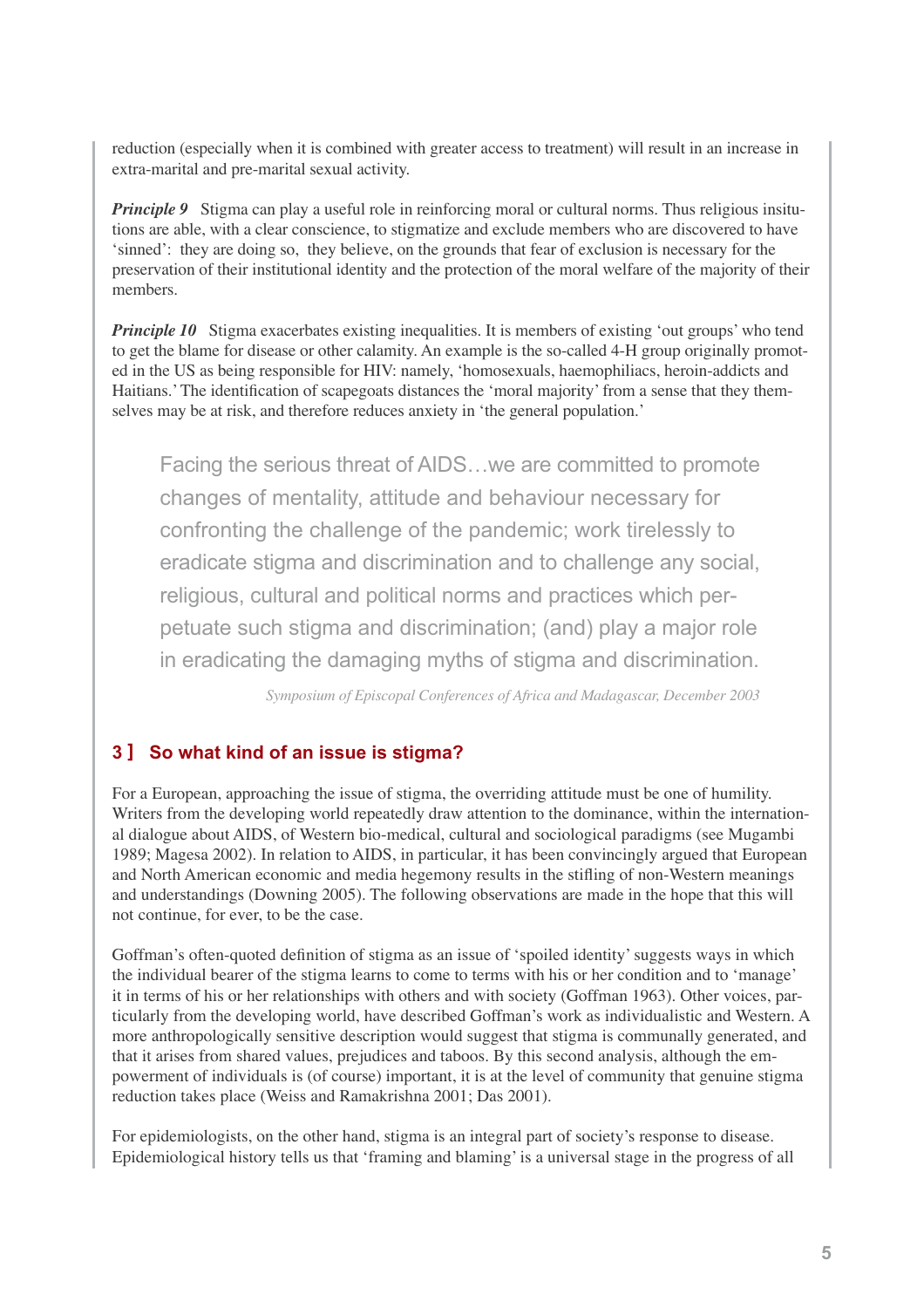epidemics. Because epidemics are generally unanticipated, this is a stage that cannot be bypassed, because it is generated by fear, by ignorance of the unknown and by the accompanying urge to find scapegoats to blame for the disaster.

These scapegoats are most likely to belong to groups whom a particular culture or institution already stigmatizes. There are many examples of this. During the Ugandan-Tanzanian war, each side held the other responsible for the spread of the epidemic in the border areas. Urban people blame rural people, and rural people urban. Difference in terms of ethnic origin, disability or sexual orientation may attract stigmatization. And in all cultures, it is women who are most likely to be blamed. Stigma, therefore, is magnified by the marginalisation and prejudice that already exists in society.

Stigma is, pre-eminently, to do with power. Gender, class, education, race and economic status become part of the ideology of difference attaching itself to the disease (Deacon 2005). Discrimination occurs when members of the so-called 'normative' group seek to bolster their own symbolic status through the exclusion or marginalisation of members of the 'out-group.' Thus interventions will never be effective unless they are targeted at the power base from which the stigmatizing behaviour is coming: the church congregation, the playground bullies or the bureaucratic administration. To be effective, interventions must either change the hearts of the powerful or (if that fails) forcibly remove from them the ability to wield that power.

# **4 ] In search of a theological method**

This reflection was triggered (i) by acknowledgements from church leaders that AIDS-related stigma causes suffering and has damaging effects on testing, treatment and prevention programmes, and (ii) by their growing realisation that their churches, by stigmatizing those who are living with or affected by HIV or AIDS, have frequently contributed to the problem. The challenge, now, is to suggest how we might move 'outside the box,' in theological terms, in our response to stigma. And to do this we

need to relate the idea to the theological categories which we bring to bear on issues of faith, and within which it is generally taught and discussed in our churches, institutions of theological education.

For theology, stigma is first and foremost an ethical issue: it is about truth; and it connects with our broad understanding of what it means to be a human being. AIDS-related stigma also invites reflection from the sub-disciplines of ecclesiology, missiology and public theology: it has implications for the Church as community or communities, its mission in the world, and its role in relation to the rest of civil society. It has implications for church history and for biblical studies, in that it relates to attitudes that stem from the tradition of the Church, and also to the way Scriptures and other texts have been transmitted and interpreted. Stigma is also a Christological question, raising issues about incarnation, salvation, and about what it means for the Church to be 'the Body of Christ'.

Methodologically, though, it may be found more helpful to start by treating stigma an discrimination as contextual issues. For some contextual theologians,



#### **IMAGES OF GOD**

How do we see God? In Norway, at a workshop organized by and for people living with or affected by HIV or AIDS, many participants said their dominant childhood image was that of a strict and exacting God: judge, lawgiver, stern and angry teacher, the one who punishes wrongdoing and has favourites; a God who is incomprehensibly 'angry even when I try to do my best' (FOCCISA-Nordic 2006). When God is communicated as patriarchal and judgemental, and experienced as angry, rejecting and unfair, then it is a serious challenge to the church.

How many of us have such images? Dd they throw light on the experience of stigma? And how do they compare with the gospel image of the prodigal's father, running to meet the beloved child when still far off?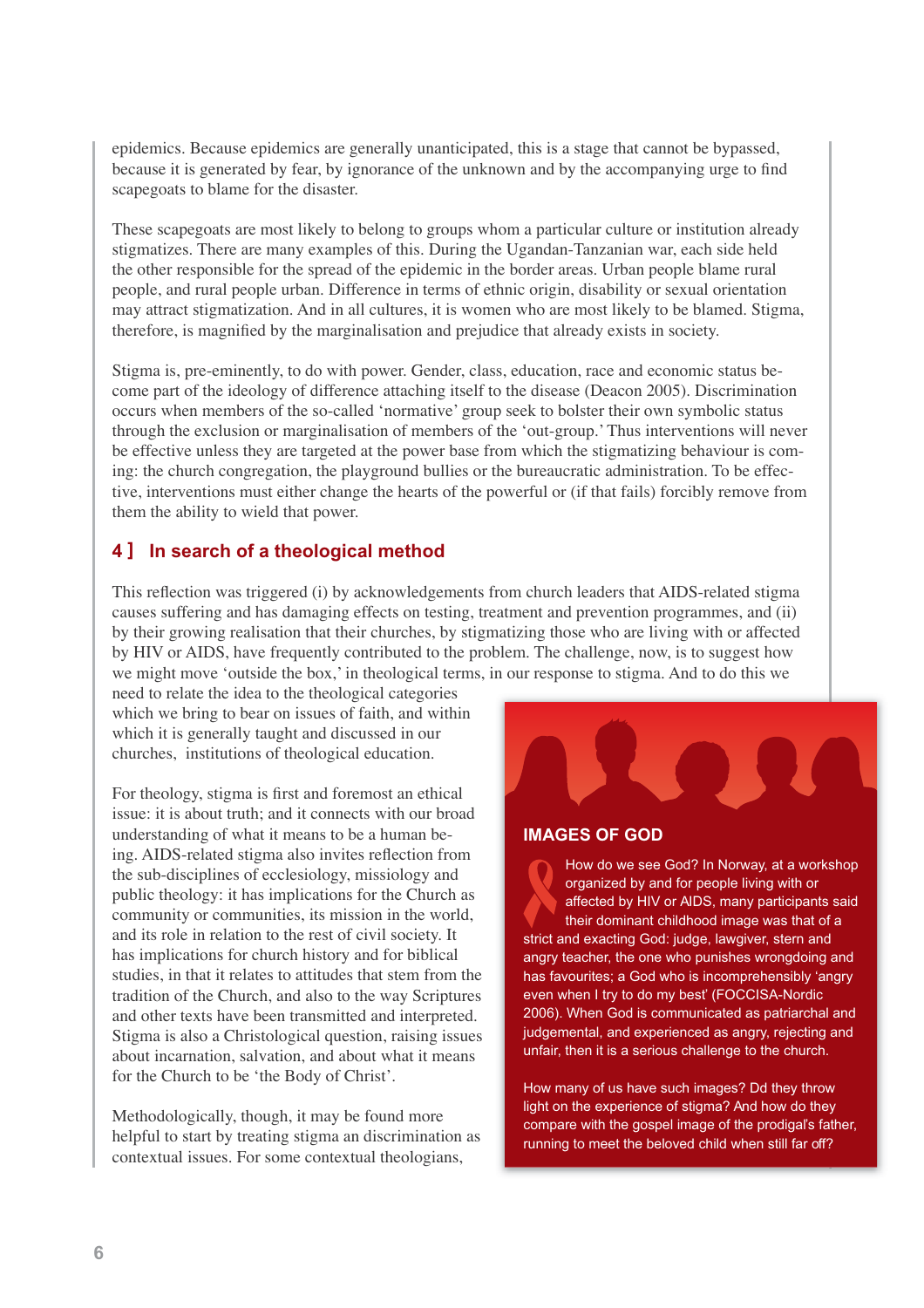this means locating it (synchronically) at the interface between (i) an interdisciplinary understanding of the phenomenon (which involves a recognition that theological discourses must operate in dialogue with medical, cultural, sociological and political discourses); (ii) the reality of the present (which is embodied in the specific social context we are addressing, and involves individual human experience, local cultural, historical and economic realities, and the need for change); and (iii) the heritage of the past (which is embodied in scriptures, ethics, the particular theological tradition we inhabit, and the way we understand church authority).

Christian churches and theological traditions differ in the relative weight they attach to (i) the phenomenology; (ii) the reality of the present and (iii) the heritage of the past. This methodology is therefore extremely helpful as an objective tool for analysing the chasms that sometimes open up between participants in theological dialogue on contextual issues, especially when this dialogue strays into areas of human experience that are protected by cultural or religious taboo. (See Bevans 1992 and 2002 for more about this).

Another possible entry point to dialogue is through the idea of narrative (Williams 2000). Examples of this come from Asian and Latin American women who have reclaimed paradigm biblical themes on behalf of

#### **MAPPING THE TERRITORY**

Christian thought and action have, in all ages and cultures, been shaped by the way in which certain defining concepts have been interpreted. For the purposes of this reflection, we suggest that theological territory to be explored should include five theological 'horizons' (creation, incarnation, salvation, eschatology and community) defined by the twin theological 'pillars' of Christology and ecclesiology. In each case, fresh challenges have led to a deeper exploration of those principles, leading in turn to new understandings of their significance in a particular time and context. (See Gonzalez 1999; Bevans and Schroeder 2004; Sölle 1990.)

It will be observed, of course, that these are precisely the issues on which theologians often disagree. This is why it is so important that the dialogue starts from the relatively solid ground of experience and phenomenology. When there are disagreements, it may also be found helpful to explore them in the light of the creation-centred / redemption-centred axis described above. The interface may not produce agreement, but at least it may bring about a clearer understanding of difference!

poor people (Gebara 2002). We understand what is happening to us (diachronically) through the ongoing story (or 'plot') of our communal, institutional and individual lives. The idea of narrative enables us to think about change by reading the story through the eyes of other actors, and by engaging with future possibilities as well as with the heritage of the past and the reality of the present. By introducing an eschatological, yet-to-come dimension into the discourse, we are offered a way out of the no-win struggle between the heritage (on the one hand) and on the other, the existential reality of the present crisis. For this reason, narrative methodologies may make a particularly useful contribution to the exercise of 'thinking outside the box.'

# **5 ] Stigma and taboo**

One reason why stigma is so difficult to address is that it is woven, at the very deepest level, into the fabric of society, and into the subconscious patterns by which its members order their lives. Challenge stigma, and you arouse passions that are profound, but may not be consciously understood. For stigma is the servant of taboo. And it is through their taboos, deeply embedded as they are in the communal and individual consciousness, that societies, institutions or social groups protect themselves from harm, danger, and the destructive influence of 'the different' or 'the other' (Douglas 1966). Of all elements in a culture, the ones that are most prone to taboo-thinking are sex and sexuality, gender,disease, race, sin and death. Taken in conjunction with the particular stigmas associated with AIDS, it may be found that most of the difficulties that arise during our conversations on stigma are connected with one or other of these elements. For example, depending on one's class perspective,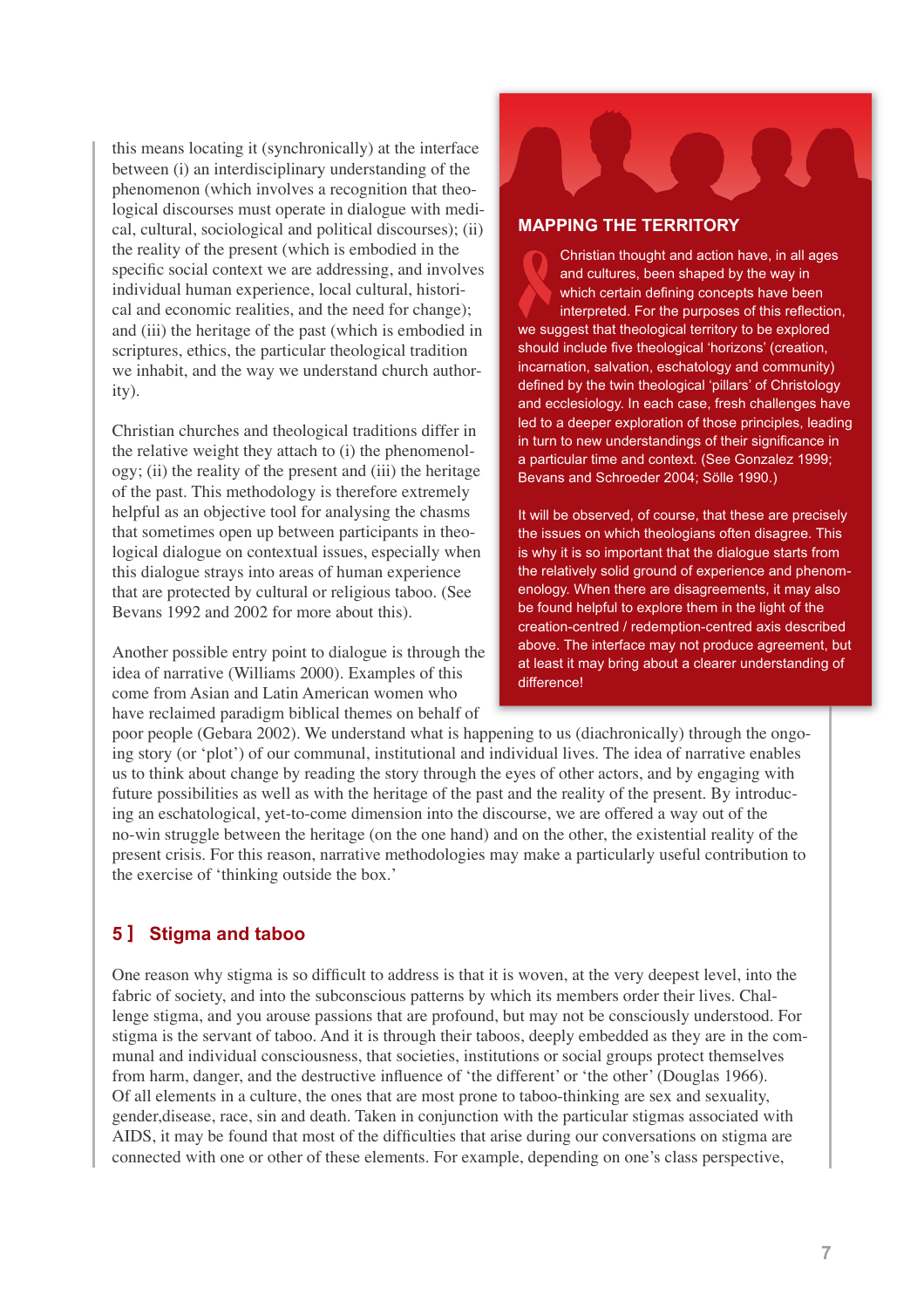AIDS may be seen as a disease either of the rich or the poor; depending on one's gender perspective, it may be seen as a women's disease, or a disease caused by men; depending on one's race perspective, it becomes a black disease or a white issue. And so on.

The social function of taboo is primarily the preservation of society's most prized attribute, regarded as the basis for its continued flourishing, namely order. It is no accident that our scriptures open with the 'founding' story of God making order out of chaos. Accordingly, every society and institution has, encoded into its cultural identity, an 'ordered' (though not identical) system of values, beliefs and relationships that govern life, death, sex, reproduction, family, the creation of categories and the mean-



The stigmatization of people with HIV or AIDS is connected with the mistaken link that Christian thinking has often made between sexuality and sin. In most countries, this is exacerbated by the taboos that surround homosexuality.

Is there a place for God in sexuality? Many religious people would say 'no': that sex belongs to the dark and secretive side of human nature, hemmed in with guilt, shame and taboo. By contrast, the media (especially in the West) are full of sex, which appears to be so freely available and openly discussed that it has become difficult to admit that one doesn't want it or finds it difficult. Both positions imply denial.

Zambian theologian Japhet Ndhlovu, reflecting on his own churches' mission in the face of AIDS, argues the need for Christian theology to engage openly with the damaging alliance between culture and Christian teaching, particularly in relation to sexuality and gender (FOCCISA-Nordic 2006). Silence and denial provide a safety zone for sexual abuse, and they prevent young people and women from learning to negotiate the terms of sexual encounters. Both *denial* and sexuality and the *glorification* of sexuality imply that sex has somehow lost its connection with human relationships. And to be in God is 'to be in relationship.' What are the theological implications of this?

ing of events. Universally, the social or institutional 'order' is safeguarded by laws (or taboos) that protect it from hostile influences and preserve its purity: Indian caste rules are a well-known example. To ignore these rules puts the individual and their family outside the system and exposes the whole society or institution to danger and possible destruction. The reason why the struggle to eradicate stigma is such a painful one is that we are, in effect, grappling with the taboos that support the fabric of our respective societies and institutions, with which our identity as human beings is inextricably connected.

Religion plays a crucial role in sanctifying the social order, and in meeting the need of society for rituals in which its corporate life can find expression. This gives religion great authority. Therefore World Council of Churches initiatives, such as *Africa Praying,* target prayer, liturgy and preaching as potentially powerful ways in which the church can challenge the stigmatizing elements in society (Dube 2003). When norms of behaviour are contradictory, though, the situation gets complicated. Instead of engaging with or resisting social culture, the Church cushions itself with fictions of one kind of another. For example, let us say that it is generally assumed, in your peer group or culture, that a man will have multiple sexual partners or more than one wife. This is the Real Code. This is what it means to belong. Even if you choose not to follow the 'code', you know that it is somehow connected with being judged a 'real man' in your society or your peer group. On the other hand, as a Christian, it may be assumed that you obey the Official Code, which says that Christian men abstain, sexually, until marriage and remain monogamous thereafter (Douglas 1966, Setel 1999).

When HIV appears among members of a particular church or parish, it exposes the truth, which is the likelihood that a good many people, clergy included, are not following this Official Code. The only thing that will be achieved by stigmatizing or excluding them, or publicly proclaiming their sinfulness, is to produce denial and to prevent adults and children from being tested or coming for treatment. At the same time, prevention programmes can't be built on fictions. Therefore a process of theological reflection must allow space for negotiation between the Real Code (which reigns in the marketplace and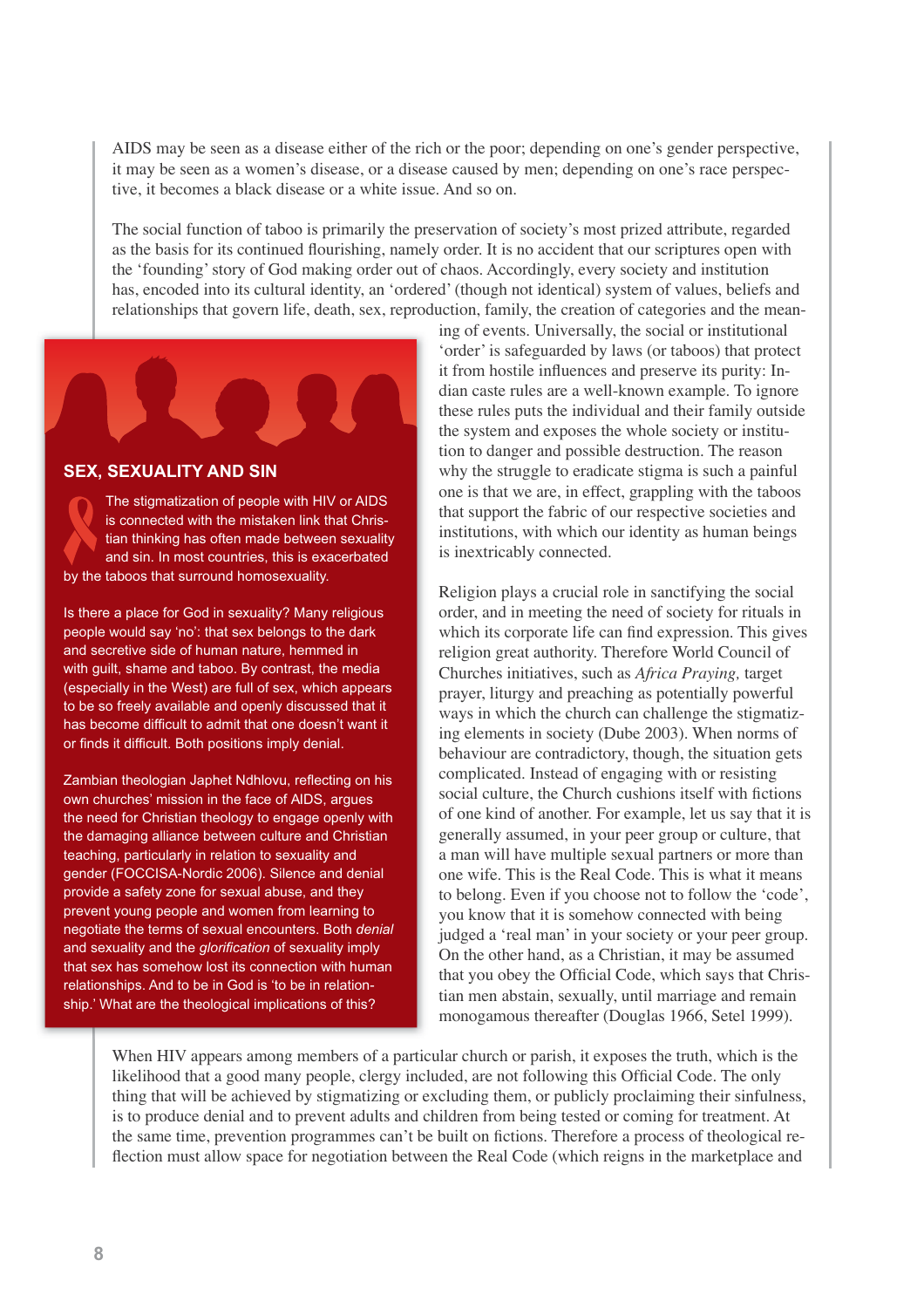the bar, the classroom, the hospital and the village square) and the Official Code (which takes precedence in the Church). For the virus makes no distinction between the two: if you're living with HIV in the bar, then you're living with it in the church as well.

We must banish the stigma that so often makes society harsh in relation to the AIDS victim, and dissipate the prejudices of those who fear the proximity of AIDS victims because they want to avoid contagion.

*Cardinal Javier Lozano Barragan, 3UHverident of the Pontifical Council for the Pastoral Care of Health Workers and the Sick, Vatican November 2004*

# **6 ] The body as taboo**

HIV and AIDS are linked, in people's minds, with sex, sexuality and sexual orientation: all of which are associated, in Christian tradition, with sin. This, it is often said, is why AIDS is so heavily stigmatized. But difficulties with sex and sexuality are just one aspect of a more general history, within Christian tradition, of highly ambivalent attitudes to the human body itself. This particularly applies to the bodies of women, but also to sexually active bodies, diseased bodies, disabled bodies, dying bodies, out-ofcontrol bodies, and bodies whose ethnic origin or skin-colour differs visibly from the communal norm. For most of us, it is hard to find the words to talk about our bodies without becoming embarrassed or being considered immodest or offensive. It is on this basis that we would describe the body as 'taboo.'

Transmission being mainly sexual, and AIDS itself being associated with sickness and death, AIDS has acted as a magnet for all the negative meanings that Western Christian tradition attached to the body: meanings which underpinned its ethics and ecclesiology, and which influenced the culture of Christian churches. These in turn became part of the heritage of the churches of the global South, where (as African feminist theologians have pointed out) they allied themselves with existing cultural approaches, and in turn helped to shape the culture of churches in Africa, Asia and Latin America (Oduyoye in Njroge & Dube, 2000). But the fact is that we all have bodies. We are all born and die and bleed; and whether we are sexually active or not, we are still sexual beings. We are all vulnerable, all (to some extent) disabled. For the real, lived body is not perfect: it is human.

Embracing an incarnational faith, whose founding sacrament is the Eucharist, it would be logical to assume that Christians would celebrate the human body, however broken and disabled it might be. However, most people are so conditioned by anti-body messages that they find it impossible to hear or to articulate a conviction that their own bodies are 'God's temple' (1 Cor.3:16-17). Therefore, theological reflection on HIV and AIDS-related stigma needs to face up honestly to the effects of Christian constructions of the body. It should do so in the light of the gospel promise that, in the birth, life, death and resurrection of Christ, we have the assurance that 'to be human' is not just OK but God's greatest gift.

# **7 ] Talking across cultural divides**

"Doing contextual theology" is difficult even when participants share a particular local or institutional context, and can engage with what it means to be part of the culture of that context. For without necessarily realising it, people experience their cultures differently. Male participants will make assumptions about what it feels like to be a woman, white participants about what it feels like to be black, lay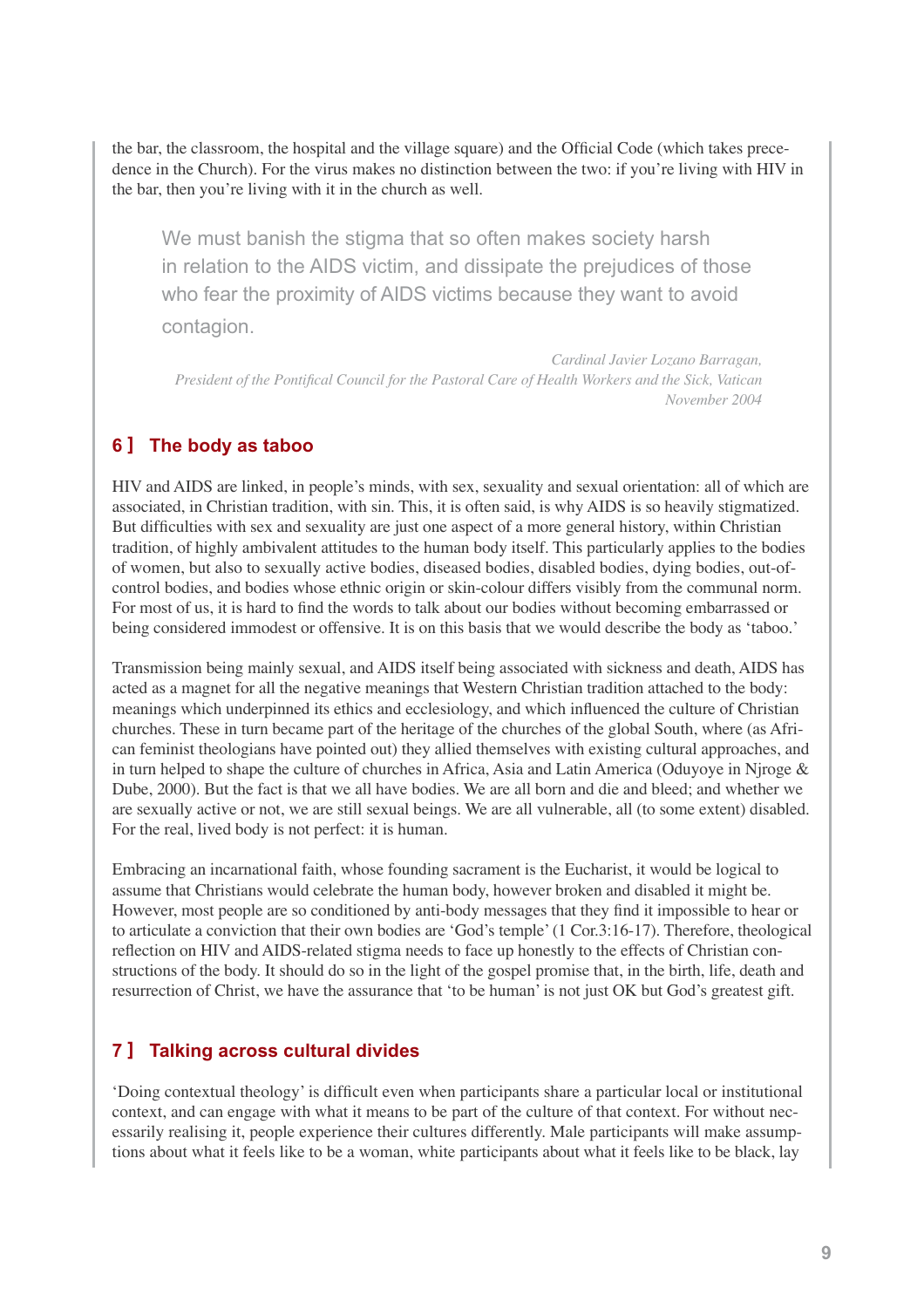people about what it feels like to be clergy, HIV negative people about what feels like to be HIV positive, and so on. And in order to unravel such assumptions, especially in relation to the subject of stigma, it will (of course) be necessary to address some of the power relations that exist between these groups. It would therefore be false to assume that 'we are all alike,' even if we live in the same street.

The process of 'contextualising' the conversation is doubly difficult when it is taking place across cultural and regional divides (as it does within the World Council of Churches and other international networks and organizations). Consider, for example, the issue of taboo. Although all cultures have taboos, the objects of taboo will vary from culture to culture, or even within the same culture. This means that cross-cultural, cross-regional conversations on AIDS are particularly prone to difficulties and misunderstandings, most notably in relation to those areas of culture that carry the highest taboo-ratings, namely (as we have said before) sex and sexuality, gender, disease, race, sin and death. For it is relatively easy to identify the taboos of others, but almost impossible to own up to our own.

None of us thinks of ourselves as stigmatizers. One's own (or one's group's) attitudes are never 'stigmatizing': they are just 'the way things are'; they are, if you like, 'default.' It is the nature of the stigmatizing process that the negative judgements it contains appear natural and unquestionably right to those who share them. On the other hand, the stigmatizing attitudes of others (which one does not share) are



#### **EUCHARIST, BODY AND COMMUNITY**

In the Eucharist, we celebrate the memory and the presence of the 'Christ-event': that is, the incarnation, which is the womb-life, birth, life, death and resurrection of Jesus, and the gift to the world of His spirit. Eucharistic symbolism has a highly physical character. In our own bodies, we are brought into relationship with Christ's life, divine and human. When the celebrant says, 'this is my body,' the 'this' in that statement means the bread; but 'this' also becomes my own body; and 'this' becomes, too, the sacrament of the gathered community, which is the body of Christ. To spiritualise the Eucharist, says Sri Lankan theologian Aloysius Pieris, is to deny its embodied reality, for the Eucharist combines the horizontal and the vertical, linking salvation (which is personal and spiritual) with liberation (which is holistic, corporate and social). The Eucharistic bread and the feeding of the poor are one and the same thing: if we genuinely engage with the meaning of the Eucharist, we cannot fail to be empowered to bring Christ's 'real presence' to the needy (Pieris 1999).

Does the theology of Eucharist have anything to contribute to the conversation about AIDS-related stigma? Are there aspects of Eucharistic celebration that contribute to the fear of AIDS-related stigmatization and exclusion? For example, does it have implications for gender-based stigma, if only men are allowed to celebrate the Eucharist?

often all too obvious. Thus well-meaning attempts to question the (apparently irrational) taboos of others may be met with outraged resistance, and the whole encounter end in confused denial and retreat.

One such situation emerged from a collaborative theological reflection being carried out between the Nordic churches and the Fellowship of Councils of Churches in Southern Africa. In the Nordic countries, there is a strong connection between HIV transmission and homosexuality. Although homosexual relationships are still stigmatized in these cultures, it is generally possible to live openly as a gay person, and not normally impossible to discuss the issue. In Southern African countries, however, the idea of homosexuality was judged to be taboo, especially in religious circles; and this gave rise to a deep-seated discomfort in engaging with the Nordic experience.

Participants also struggled with different cultural approaches to sin. In Southern African contributions to the project, the idea of sin was of great importance, the association between AIDS and sin making the virus a major source of culture-related stigma. In Nordic countries, though, liberal approaches to sex and sexuality have resulted, in some circles, in a virtual denial of the existence of sin, at least as the churches have traditionally understood it, and especially in relation to sex (FOCCISA-Nordic 2006). Thus Nordic participants found themselves deeply uneasy in engaging with the Southern African experience.

Cross-regional encounters like the FOCCISA –Nordic process are of great value in helping us to understand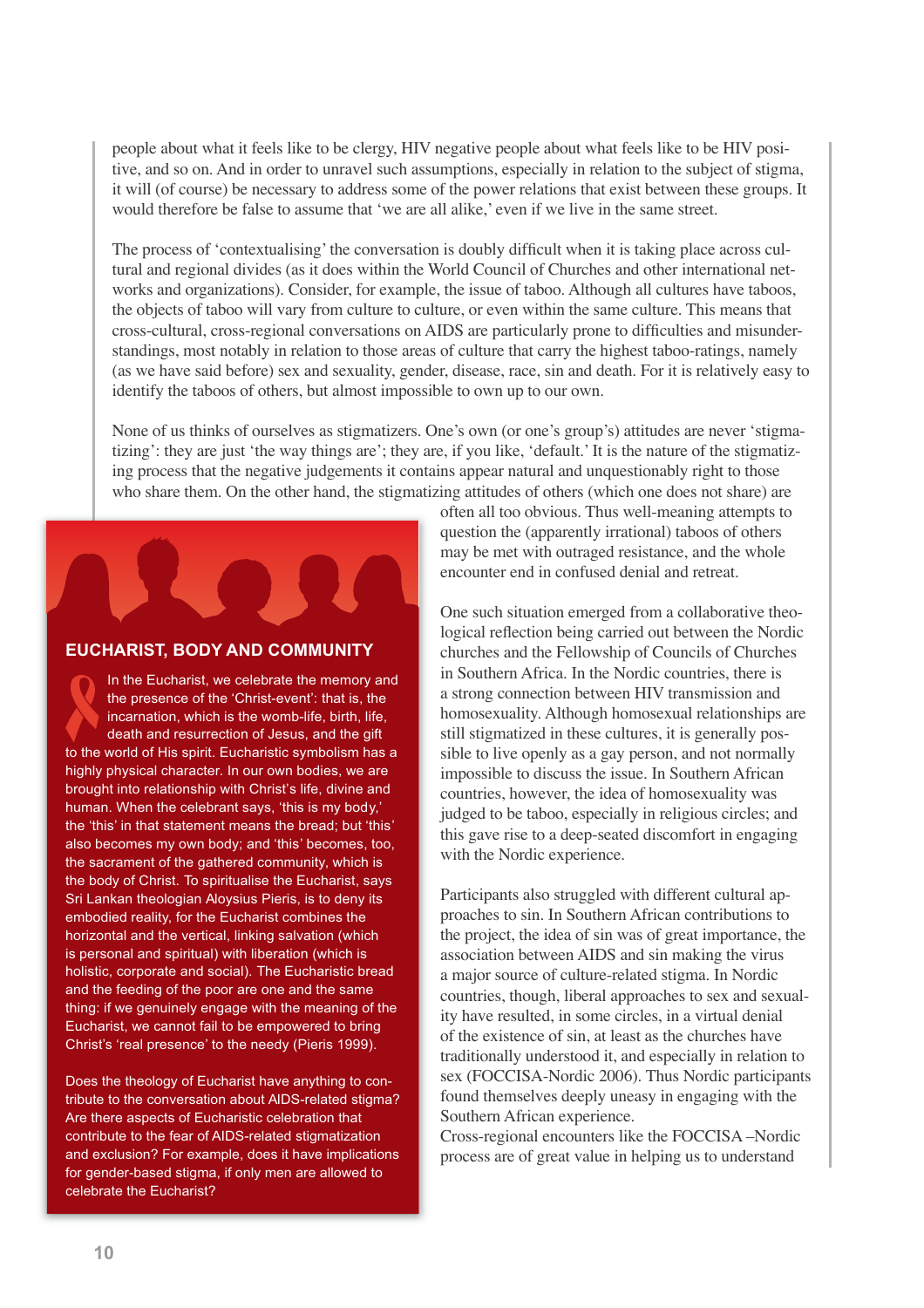other cultures. Perhaps, though, the greatest value of cross-cultural theological dialogue lies not in what it teaches us about others but in its potential for propelling us into a greater understanding of our selves. Here is an unsettling but powerful way of breaking the silence which protects 'the box' of our own cultural and institutional identities.

Churches should fight stigmatization of AIDS, which has proved to be the biggest impediment in the war against the disease.

> *Revd Dr Melaku Kifle, when Acting General Secrerary. All Africa Conference of Churches, March 2003*

# **8 ] What is the sin?**

A further challenge is the need for Christians to find a language of truth and a moral framework for talking about AIDS. AIDS-related stigma is a denial of human worth. It is also an obstacle to HIV prevention and treatment, and has therefore been labelled a sin, a human rights issue, even a crime against humanity. Arguably, most church leaders would agree with this view (although it would be interesting to know how many do not). The problem is that the languages of human rights and of science, which dominate the discourse about AIDS, do not translate readily into the language of Christian ethics. As a result, the rules ('thou shalt not ....') which have provided the moral foundations of our churches as communities can easily come to look judgemental and exclusive.

On the other hand, the human rights position (born out of an altogether laudable resistance to prejudice or injustice) can easily harden into the 'politically correct' position, thus producing taboos of its own: taboos that can result in the silencing of truths, and also a level of intolerance towards alternative worldviews that makes real dialogue very difficult. For the reality is that what is often being secretly thought, during conversations about AIDS-related stigma, is that it is not the stigmatization of people living with or affected by HIV or AIDS that is the sin, it is the circumstances in which transmission occurred in the first place. HIV or AIDS then becomes evidence of immorality. And in that case (goes the secret line of thought) then a positive diagnosis is only what the 'guilty' person deserved.

What then is the moral issue? Is it adultery, or is it the religious, societal response to adultery? Is it homosexuality, or is it the outlawing of homosexuality?

These questions are crucial ones for church leaders, for they raise other fundamental questions about the church as institution: questions that leaders, if they are responsible stewards, are bound to ask. For example, what does the church community stand for, if not for certain moral standards? To sinners, Christ promised forgiveness, acceptance and freedom to move on; but



#### **INTERPRETING THE BIBLE**

The Bible, of course, is a foundational resource. Nevertheless, until recent years it has been communicated and interpreted exclusively by white, Western male scholars. It has often been used to support stigmatizing attitudes and practices within the church, and to increase the stigmatization of the vulnerable and marginalised. But in the birth, the life, the healing ministry, the death and the resurrection of Christ, we find the ultimate rejection of stigmatization.

AIDS-related stigma summons us to 'read' the Bible in the same way as it summons us to 'read' the context, namely from the standpoint of the excluded. It summons us to approach our Scriptures with eyes that are willing to see and identify with the poor, the women, the disabled, the foreigners, the widows and orphans, the slaves, the colonised, and those who have been cast out of community on account of disease or mental illness. It summons us to ensure that the Bible is freed to function as a liberating and healing text, not a tool of exclusion and oppression.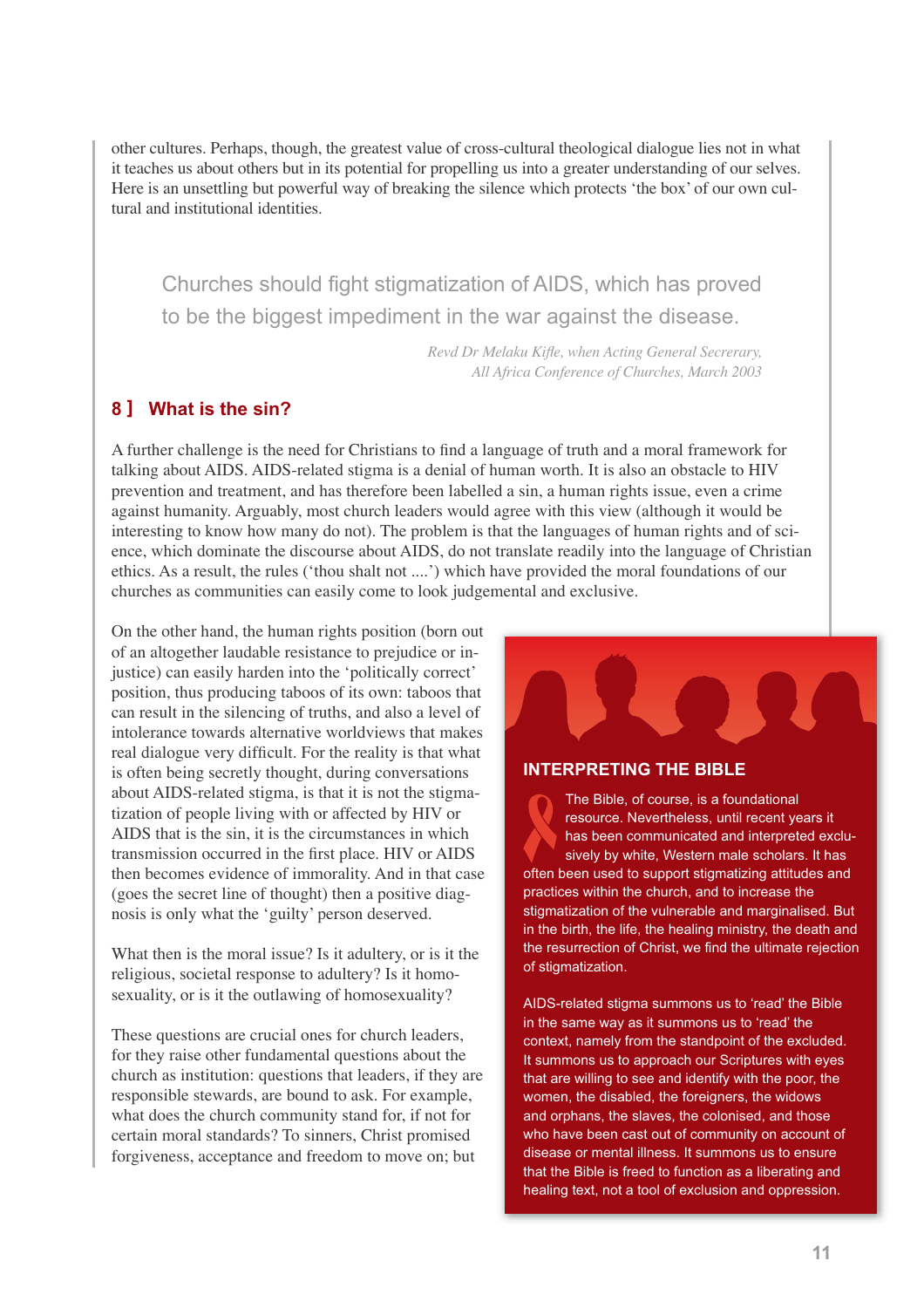

#### **THE SELF-EMPTYING OF CHRIST**

Asian theologians, in particular, have explored the ecclesiological idea of kenosis: the model of the self-emptying God who – in Christ – chooses to put away power in order to identify with the powerless and marginalised. On the face of it, the principle of kenosis seems an attractive one for those who simply want the churches to 'put down' the stigma-creating baggage of moralisation, exclusion, patriarchy and prejudice.

It is interesting to apply this thinking to the kinds of situations that arise in Sections 8, 9 and 10 of this publication. Could it be that the kenosis principle here calls for a putting down of the defences we use to protect ourselves from the other person's truth?

how can there be forgiveness if there is no admission of having sinned? What if, in campaigning against stigma, one ends up with an anything-goes morality that throws away the moral principles the Church has always taught? Isn't there a danger that too broad an inclusiveness will shatter the cultural or moral foundations of Christian community and make church membership meaningless?

Simplified it may be: but I suspect that the above scenario will ring bells with readers familiar with the kinds of exchanges that the HIV epidemic has generated within the churches. For what is being experienced here is an interface between two opposing worldviews or ideologies, each one deeply influenced by its own internal taboo system. Where the argument becomes polarised like this, it may sabotage the development of initiatives that are integrated, earthed in reality, and draw on the experience and resources of all those involved. What is needed

is a more open and nuanced dialogue, in an environment where participants are secure in the knowledge that differences may be named and real concerns be heard.

# **9 ] A political and moral chasm**

This section seeks to draw attention to a fault line that permeates the discourse on AIDS-related stigma. For the conflicting positions explored in previous sections are symptomatic of a moral and political chasm that runs right the way through the current international discourse on HIV and AIDS. On the one hand, there is the so-called 'conservative right,' with its strong religious links. On the other is the 'liberal left,' widely associated with secular, scientific and human rights thinking. The 'liberal left,' say its critics, encourages adultery, both by its anti-stigma advocacy and by its encouragement of the use of condoms. Its members, they allege, encourage early sexual experience among young people through (i) tolerating early sexual experimentation as inevitable and (ii) insisting on the importance of full and accurate prevention education. On the other hand, 'conservative right' (say its critics) increases the stigma attached to AIDS by demonising the ways in which HIV is transmitted. Further, it undermines HIV prevention by refusing (through its abstinence-based approach and stigmatization of the condom) to recognize the reality of people's lives. And finally (by its resistance to providing full and accurate information) it infringes human rights and causes preventable deaths.

This polarisation is an over-simplification. Nevertheless, it contains a truth that many will recognise, and which throws light on another source of frustration and confusion, namely the catastrophic policy chasm that is widely perceived to divide the United Nations' Global Fund (associated with 'liberal left' thinking) from the US administration's 'President's Emergency Program for AIDS Relief' (PEP-FAR), which is in turn is associated with 'conservative right' thinking. Because of this clash of the giants (it is said), donor policy unduly influences programme development, in that recipients of financial support report feel obliged to tailor their programmes to the requirements of these funding agencies, rather than to (i) local conditions and (ii) their real beliefs about what is needed in their own contexts. And yet both these approaches have, over the years, made massive contributions to the response to the epidemic, and continue to do so. Neither has a monopoly on ethics or on human rights. Their advocates would all agree that the basic aim is to help those who are affected by the virus, and to bring the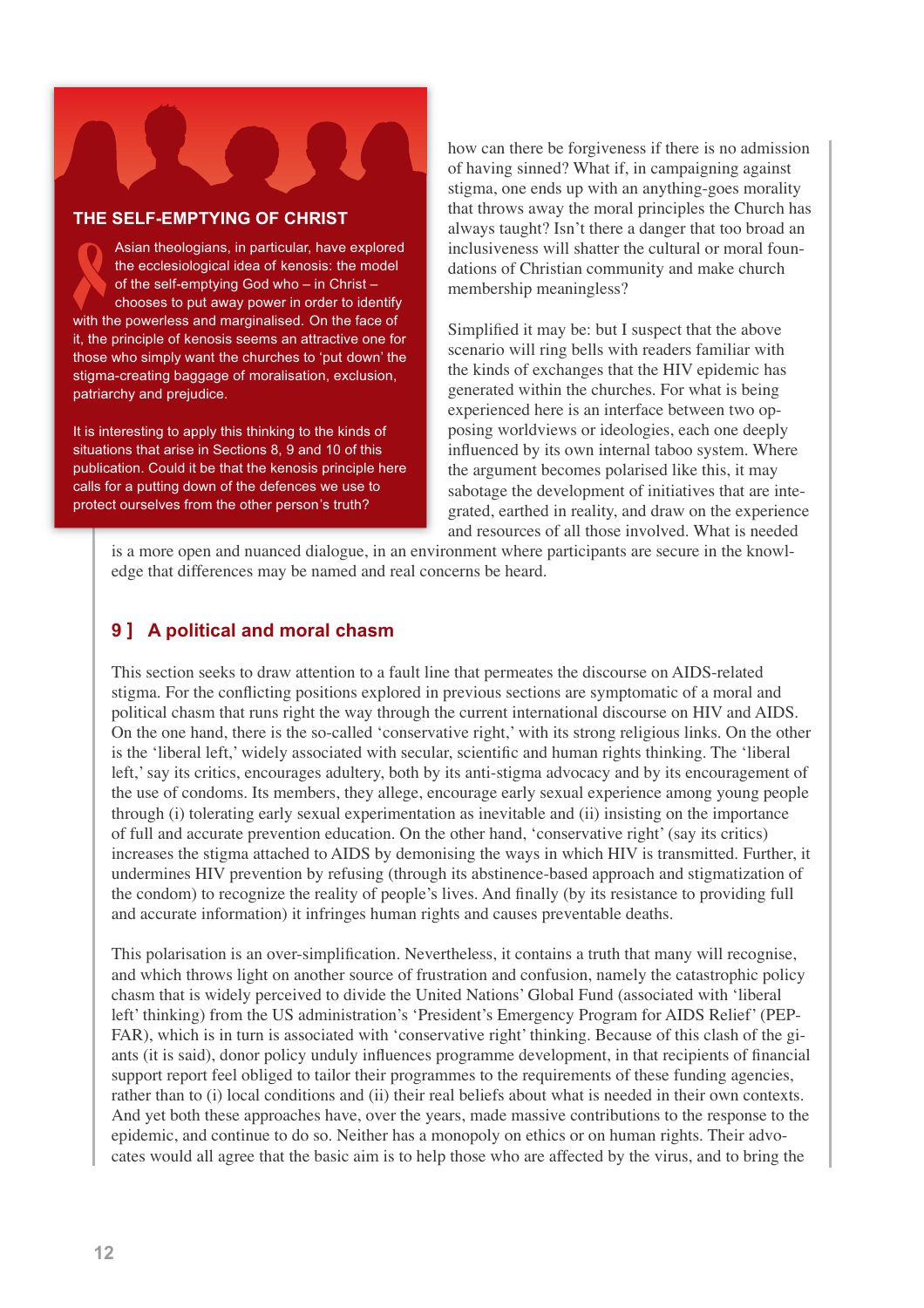epidemic to a close as soon as possible. In this context, a huge gift that a strengthened, ethically- and theologically-coherent global dialogue could offer to the world is a healing, reconciling conversation that addresses this gulf and thinks 'outside the box' in which is seems, currently, to be locked.

It is now common knowledge that in HIV/AIDS, it is not the condition itself that hurts most (because many other diseases and conditions lead to serious suffering and death), but the stigma and the possibility of rejection and discrimination, misunderstanding and loss of trust that HIV positive people have to deal with.

> Revd Canon Gideon Byamugisha, *Anglican Church of Uganda and founder of ANERELA+, November 2001*

# **10 ] Towards a new Creation**

Anyone who is reading this has probably identified at some level with the resolution that appears on the front cover of this publication, suggesting that 'for the churches, the most powerful contribution we can make to combating HIV transmission is the eradication of stigma and discrimination'. As human beings we build walls to separate us and protect us from each other: walls that become, in time, those very institutional, cultural, political or academic 'boxes' that provide the rationale for stigmatizing thinking, because they reinforce the 'othering' of what is different. In this paper, therefore, we have been trying to arrive at a deeper, specifically *theological* understanding of stigma, and of AIDS related stigma in particular. What is stigma? How do we think about it? What light can Christian theology throw on its consequences? The questions in the red frames provide an opportunity for exploring that process, and for engaging with some of its moral, political and pastoral consequences. But where do we go from there?

First, let us visit the space between the 'boxes'. Yes, we are all different; and yes, the specifics of stigma differ from context to context: and yet our bodies are biologically similar and get sick much the same ways. Comparable anthropological patterns may be observed in our social, cultural and institutional lives and the politics that flow from them. Our own emotions and spirituality are capable of giving us insight into the emotional and spiritual responses of others. Therefore informed reflection must, if it is to have any public credibility, engage with (or at least respect) the search for truth going on in the shared (though sometimes contested) disciplines of biology, science, anthropology and psychology.

As Christians, however, we have our own resources to draw on in the struggle to understand and transform stigmatizing structures and beliefs. We have a common heritage and common scriptures, although we may differ in the way we interpret or apply them. We may experience or worship God in different ways, but we do have a shared faith in the Triune God, active in history, revealed in the Word-made-flesh, and deeply involved, now, in our lives as individuals and as institutions. We have a shared commitment to the Church, and to its transforming mission, even where we differ about specific goals and methodologies. And yet stigma – the ideology of 'othering' – operates and is experienced in different ways in different cultures and contexts. Often it reflects the patterns of broader powerrelations: thus our personal 'boxed' thinking may lead us to condone the lock-up cells that turn some groups or individuals into prisoners of poverty; prisoners of discrimination based on gender, race or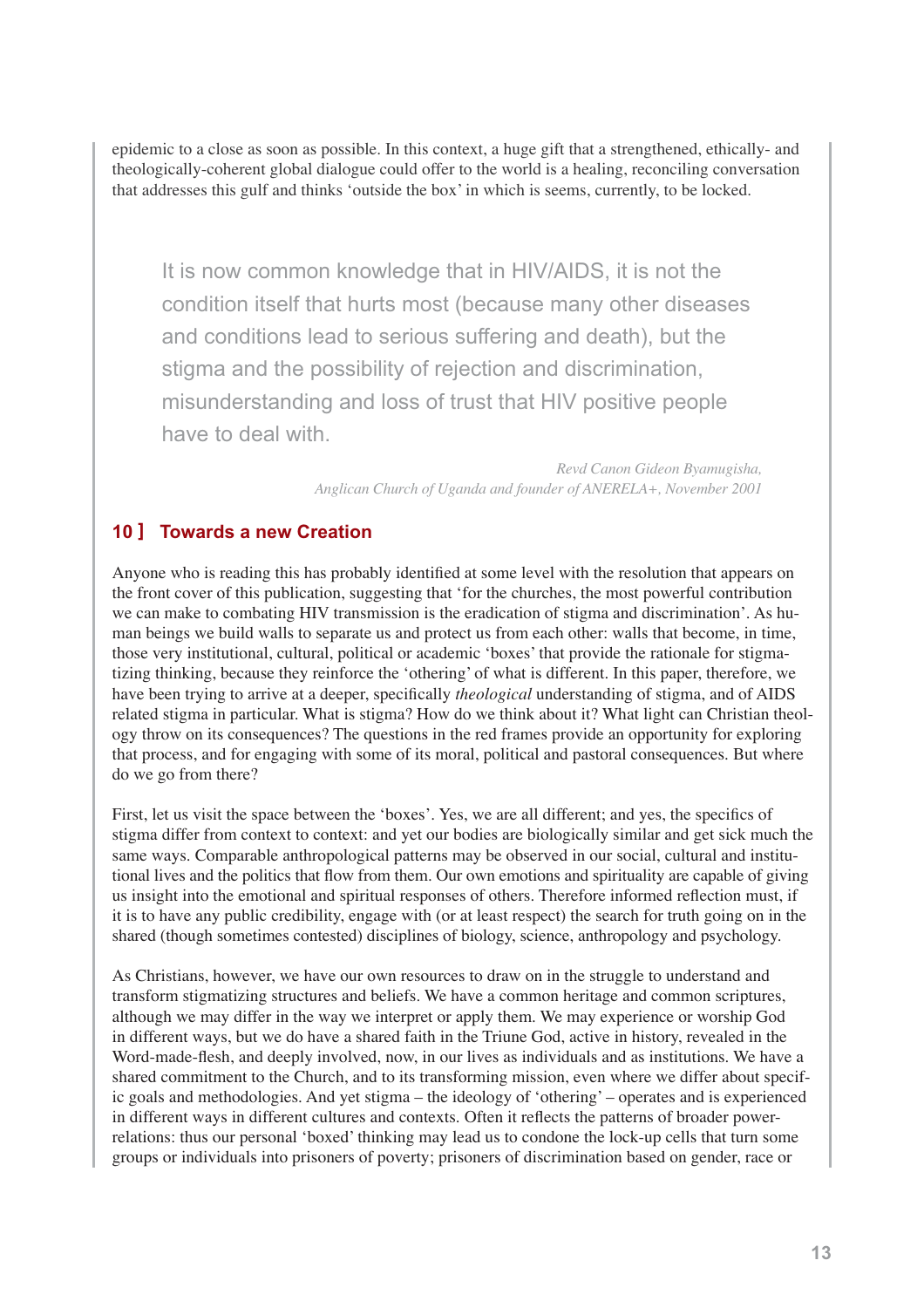disability; prisoners of ignorance, fear or lack of education; prisoners of our own sense of failure or sin, and so on. And all these have been identified as powerful contributors to HIV transmission.

This paper's primary aim has been to explore the kind of cultural and theological beliefs that have served to justify the continued existence of such power relations. It also aims to encourage readers to identify the mechanisms by which institutions draw on those beliefs to justify stigmatisation and exclusion, and to stand in the way of a broad-based, open, flexible and unbureaucratic response to the epidemic. This includes identifying and being willing to change the people and groups who have the power to shape or maintain those cultures and belief systems. For instance, is it just the voices of the articulate that are heard, or those with a position in an existing hierarchy? Do those voices include women, lay people, or people living with HIV or AIDS? For issues of stigma and discrimination have to be confronted 'not just at the level of church organization and practice, but also by Christian theology itself: at the level or what is taught in seminaries, what academic theologians think and write about, what the faithful believe and do, and what values inform the pastoral formation of clergy and lay people' (UNAIDS 2005).

So how do we do it? The first paragraphs of this section contained some suggestions about common ground that exists 'between the boxes', from which a critique of one's own 'box' might be launched. But this is not just an intellectual exercise. For 'thinking outside the box' requires courage, imagination, vision, and the humility to stand in the shoes of others and see what it might feel like to be there. But it is no carping, critical, disapproving God who is calling us to this task. This, rather, is the re-creating God, moving on the face of the waters with power, with passion and with love. This is the



#### **LANGUAGE AND LAMENT**

'We are challenged,' says South African theologian Denise Ackermann, 'by the lack of an effective language to deal with HIV and stigma. Stigma is nourished by silence. Internalised trauma, fear of rejection, cultural restraints and wrong understandings of sin and punishment, all rob people of their power to name their reality….The scriptures have given us a language that can deal with suffering. In the ancient language of lament, we have a way of naming the unnameable and crying out to God and naming situations that are unbearable.' (UNAIDS 2005). Lament, says Ackermann, is risky because it names the truth to God, refuses to settle for things the way they are, avoids false optimism and yet confirms that God will help. It is also a powerful tool for dealing with suffering.

If silence and denial contribute to stigma, then our efforts to respond should surely include the search for ways of talking about sex and sexuality, about suffering and about disease. Ackermann's work suggests one approach. What might other approaches be?

Christ, born, died and risen, reconciling the world to the Creator, and thus making all things new. This is the renewing Spirit who came in fire and wind, at Pentecost, and blew down the doors that divided people. For this is a vulnerable God, deeply and passionately involved in the world. It is in the spirit of this narrative of creation, renewal and recreation that we embark on the daunting, unsettling, but ultimately liberating adventure of 'thinking outside the box'.

And now it is over to you. The blank pages that follow leave space for your own thoughts and conclusions, your own set of goals, your own route map, and your own list of resources for the journey. But before writing that luggage list, we should echo the advice of Jesus, sending first the twelve and then the seventy disciples out into the world: 'travel light!'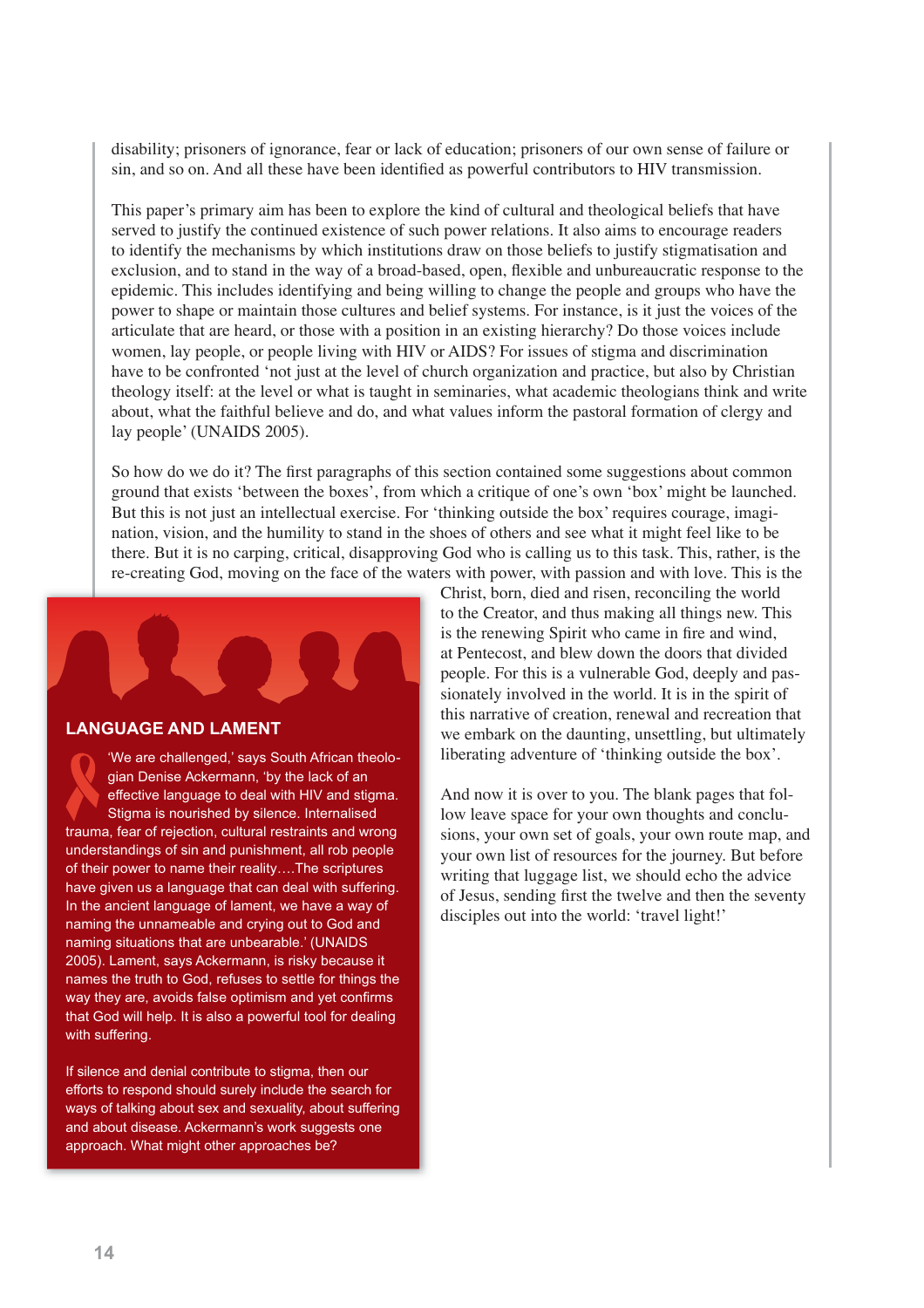#### **Notes, ideas and questions**

#### **REVELATION AND NARRATIVE**

Rowan Williams stresses the historical context of revelation. Christ is revealed to us in the events of our lives, generating new understandings of the past and new possibilities for the future (Williams 2000). Revelation is Trinitarian in character, because it takes us back to the Word, and forward into the ongoing activity of the Spirit. Revelation therefore becomes a grace-filled invitation to engage with a narrative whose context is the whole story of God's reign, through an entry point that is specifically our own. In this way, it generates new possibilities in terms of the narratives of our own lives and those of our institutions.

Is Christ revealing himself to us in the experience of AIDS-related stigma? If so, how? And what new perspectives and narrative possibilities might this revelation generate for us, or for our churches?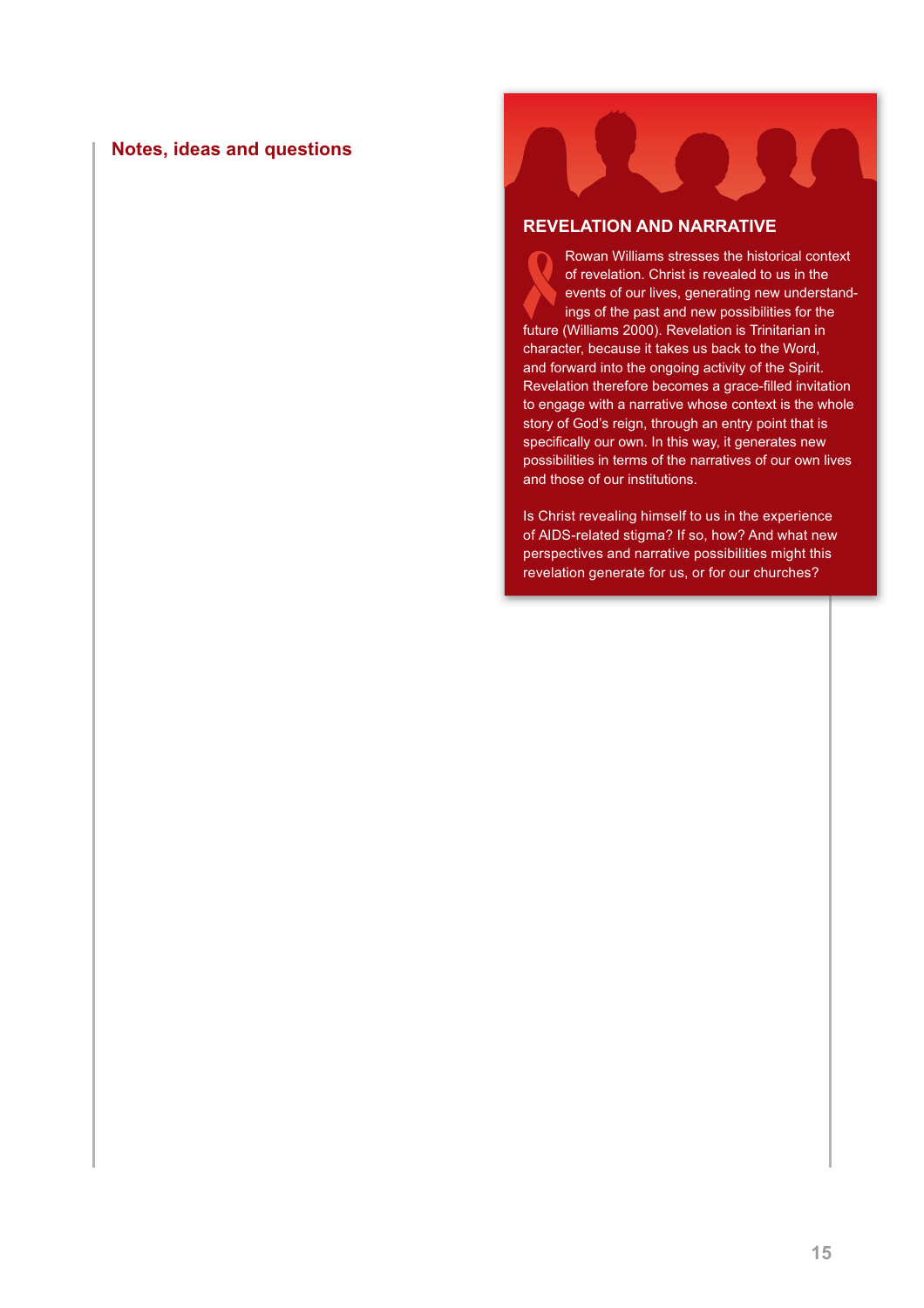#### **Books and articles referred to in the text**

- Ackermann, D, 2001. *Tamar's Cry: Re-reading an Ancient Text in the Midst of an HIV/AIDS Pandemic.* London, Catholic Institute for International Relations
- Alison, J 2001. *Faith Beyond Resentment.* London, Darton, Longman and Todd.
- Bevans, S 1992, 2002. *Models of Contextual Theology.* Maryknoll Orbis
- Bevans, S and Schroeder, R 2004.Constants in Context: A Theology of Mission for Today. Maryknoll Orbis
- Castro, A and Farmer, P 2005. *Understanding and Addressing AIDS-Related Stigma: From Anthropological Theory and Clinical Practice in Haiti.* American Journal of Public Health, January 2005
- Das, V, 2001. *Stigma and Global Health*. Keynote address to Stigma and Global Health Conference.
- Deacon, H with Prosalendis, S and Stephney, I 2005. *Understanding HIV/AIDS Stigma: A Theoretical and Methodological Analysis.* Cape Town HSRC Press.
- Douglas, M, 1966. *Purity and Danger*. London and New York, Routledge
- Downing, R 2005. As They See It: The Development of the African AIDS Discourse. London, Adonis and Abbey
- Dube, M, 2003. *Africa Praying: A Handbook on HIV/AIDS Sensitive Sermon Guidelines and Liturgy*. Geneva World Council of Churches\*
- FOCCISA-Nordic 2006. One Body: North-South Reflection on Stigmatization in the Face of HIV and AIDS. (Publication details from jbs@ekumenikk.org)
- Gebara, Ivone 2002. *Out of the Depths: Women's Experience of Evil and Salvation.* Minneapolis Augsburg Fortress (translation of *Le mal au feminin,* L'Harmattan, Paris, 1999)

Gonzales, JL 1999, *Christian Thought Revisited: Three Types of Theology*. Maryknoll NY, Orbis

- Magesa, L 2002. *Christian Ethics in Africa.* Nairobi, Acton Publishers
- Mugambe, JNK, 1989. *Christianity and African Culture.* Nairobi, Acton Publishers
- Oduyoye, M, in Njoroge N and Dube, M 2000. *Talitha Cum: Theologies of African Women.* Pietermaritzburg, Cluster Publication
- Pieris, A 1999. *God's Reign for God's Poor: A Return to the Jesus Formula*. Tulana Research Centre, Gonawila–Kelaniya, Sri Lanka.
- Setel, P, 1999. *A Plague of Paradoxes: AIDS, Culture and Demography in Northern Tanzania.* Chicago and London, University of Chicago Press
- Sölle D, 1990. *Thinking About God: An Introduction to Theology*. London SCM Press; Philadelphia, Trinity Press International

UNAIDS 2005, *A Report of a Theological Workshop Focusing on HIV- and AIDS-related Stigma.* Geneva UNAIDS.\*

Weiss, MG and Ramakrishna, J 2001. Research on Reducing Stigma. Address to Stigma and Global Health Conference. Papers available on www.stigmaconference.nih.gov/agenda

Williams, Rowan 2000. On Christian Theology. Oxford Blackwell

World Council of Churches 2001. *The Ecumenical Response to HIV/AIDS in Africa.* Geneva WCC.\*

*Asterisked items and other useful resources are included on the CD-Rom Combating Stigma and Discrimination (2005), published by the Ecumenical Advocacy Alliance (www.e-alliance.ch) and the World Conference of Religions for Peace (www.religionsforpeace.org)*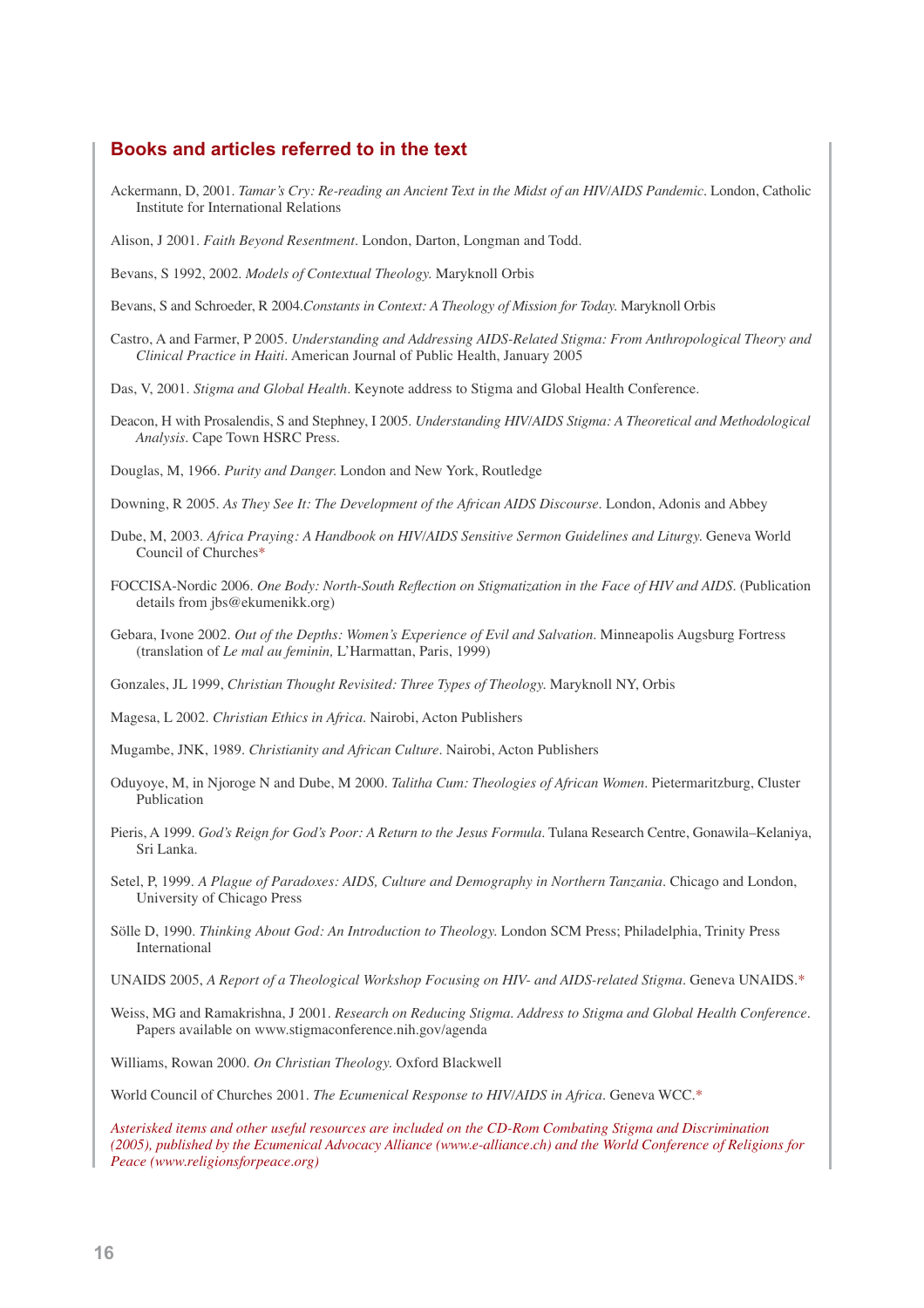# **About the author**

**Gillian Paterson** is a writer, consultant, researcher and theologian who has been working in the field of AIDS since 1995. Her recent research has concerned the relationship between HIV-related stigma and Christian theology. Publications include *Love in a Time of AIDS* (Geneva WCC-Risk 1996, US edition *Women in the Time of AIDS* Orbis 1997); *AIDS and the African Churches* (Christian Aid 2002); *Church, AIDS and Stigma* (EAA and UNAIDS 2003).

This publication suggests a possible, preliminary framework for theological reflection on HIV and AIDS-related stigma. We hope it will prove useful. But we are also aware of the limitations of such a framework, and of the many omissions you will find. This paper should be seen, therefore, as an invitation to take part in a global process of reflection, leading to a further, more comprehensive publication or to other initiatives. If you are interested in participating in such a process, or if you have responses, suggestions, or ideas for future work, please address them to: **beyondthebox@aol.com**.

**For more resources for faith communities on HIV and AIDS, and efforts to overcome stigma and discrimination, visit: www.e-alliance.ch**

This publication is distributed free of charge and is not to be sold or used for commercial purposes. The wide use of this publication is encouraged. Material from this publication may be quoted, or the publication or its pages duplicated, provided that proper credit is given to the author and publishers.